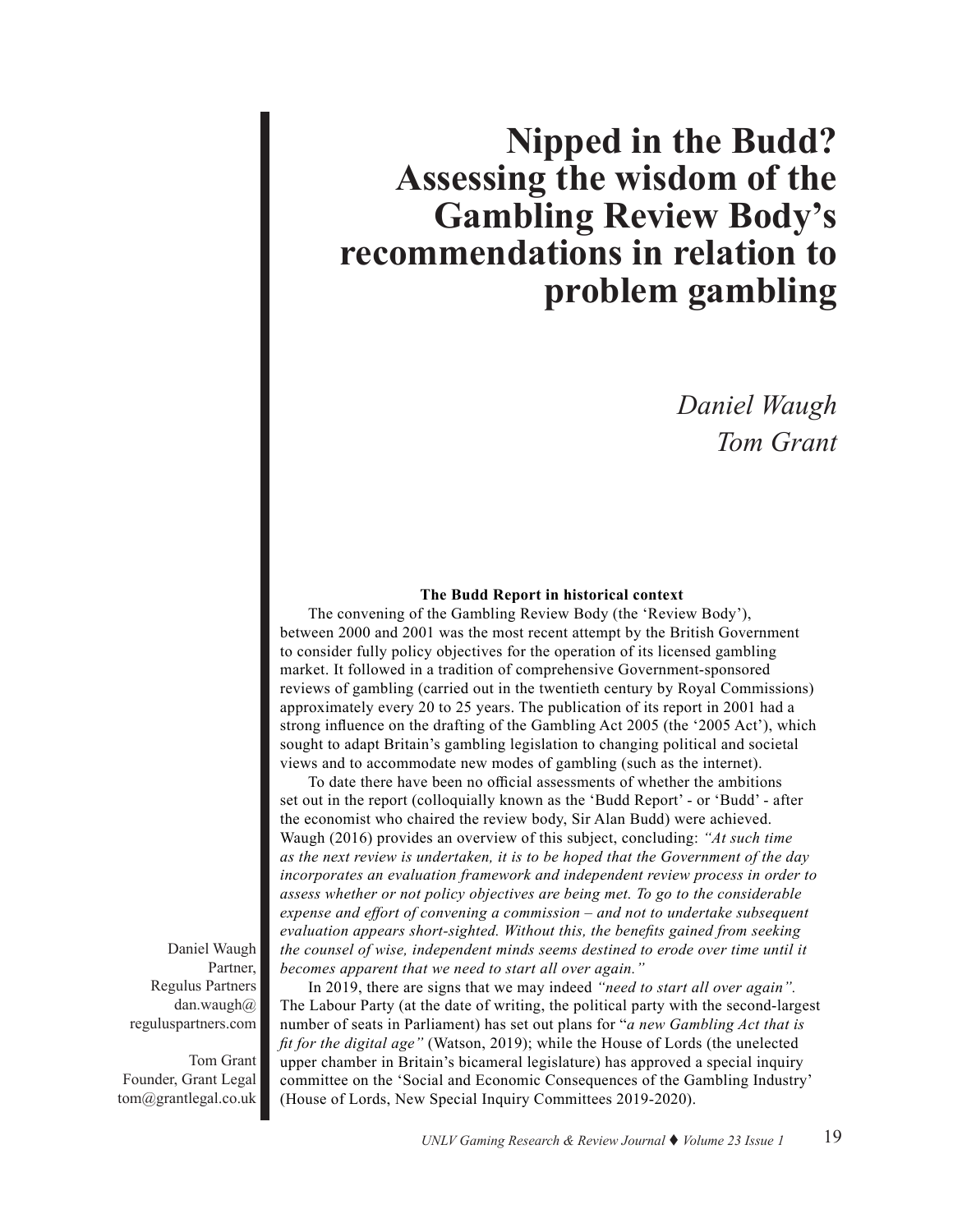Against this backdrop, there may be merit in revisiting Budd.

This essay considers two of the Budd Report's key aims – the protection of vulnerable people and the protection of children (subsequently combined within the Gambling Act's licensing objectives under "Protecting children and other vulnerable persons from being harmed or exploited by gambling"). We review those recommendations that were explicitly directed towards harm prevention; as well as a number of broader proposals which have clear relevance to the subject. This essay assesses Budd's recommendations from 2001 against subsequent developments in the gambling market – and in particular asks the question of whether the report contributed to the creation of future regulatory problems and political controversies.

In order to assess the wisdom of Budd's recommendations, we canvassed the views of a number of experts - drawn from academic research (economics, psychology and sociology), problem gambling treatment and from the field of 'responsible gambling' (i.e. those employed in designing or implementing harm prevention measures). Respondents were asked to indicate whether they agreed or disagreed with a set of 20 recommendations drawn from the Budd Report, primarily concerned with matters related to gambling-related harm.

Emerging from this process of review, the Budd Report is revealed as a farsighted and judicious body of policy recommendations for addressing problem gambling and gambling-related harm. Importantly, Budd proposed a system of evaluation and review to ensure effective scrutiny of the consequences of legislation, to allow for timely recalibration and to guard against unintended effects.

It may therefore be considered something of a missed opportunity that while most of the Budd Report's recommendations were translated into legislation via the 2005 Act, a number of key recommendations designed to address the risk of harm were ignored by legislators at the time and subsequently. Some have been adopted belatedly while others are still the subject of consideration by the British Government and the Gambling Commission in 2019 – 18 years on from the publication of the Budd Report.

#### **What was Budd's attitude towards problem gambling and gambling-related harm?**

The Budd Report was deeply interested in how gambling legislation might promote the greatest benefits to consumers while also providing suitable protections against harm to the individual concerned and to society more widely.

The authors of the report defined this balance as their *"central dilemma",* stating: *"The most difficult general issue that we have had to solve concerns the familiar dilemma between the desire to permit free choice and the fear that such choice may lead to harm either to the individual or to society more widely"* (Budd et al., 2001, p.7).

The report continues*: "Our proposals generally move in the direction of allowing greater freedom for the individual to gamble in ways, times and in places than is permitted under current legislation. This move to greater freedoms is balanced by rather tighter controls on the freedom of young people to gamble and by some tighter controls over those who provide gambling circumstances"*  (ibid.p.7).

This attempt to balance consumer benefits against costs marked a conscious departure from previous Royal Commissions on Gambling (the most recent having been the Rothschild Commission of 1978) which followed a philosophy that gambling should be tolerated rather than encouraged.

The Budd Report considered that restrictions on consumer freedom should be weighed in the balance alongside the potential for harm - a view that *"in turn leads*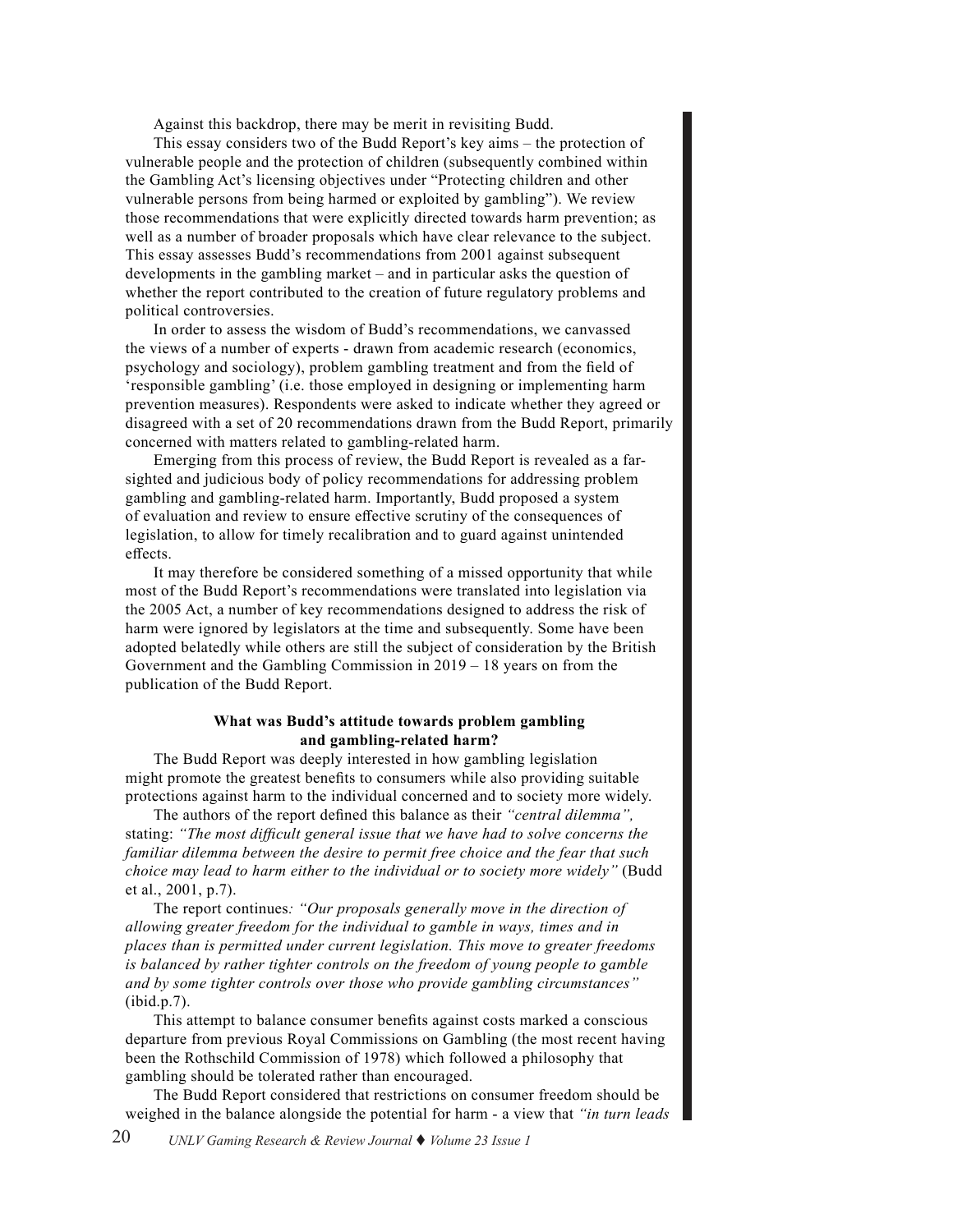*us to suggest the dropping of the principle that facilities offered should only respond to unstimulated demand"* (ibid., p.8)

Perhaps controversially, they were also willing to conceive that the price of greater benefits to consumers might be an increase in problematic gambling:

*"The recommendations in this report will increase access to gambling, at least for adults. We accept that this is likely to lead to an increase in problem gambling, even though many of our recommendations are framed with the intention of keeping such an increase to a minimum"* (ibid., p.173).

In this expectation at least, Budd's projections appear to have fallen short of the mark with the predicted rise in problem gambling failing to materialise. The recorded rate of problem gambling in Great Britain has has remained fairly stable across the six major studies carried out between 1999 and 2016. While there are issues of comparability between the British Gambling Prevalence Surveys (Sproston et al., 2000; Wardle et al., 2008; Wardle et al., 2011;) and the subsequent 'Health Surveys' (Wardle et al., 2014; Conolly et al., 2017; Conolly et al., 2018), the recorded rates of problem gambling in Great Britain (amongst those aged 16 years and above and measured by the DSM-IV) was 0.6% in 1999 and 2007, 0.9% in 2010, 0.5% in 2012, 0.7% in 2015 and 0.6% in 2016.

Stable problem gambling rates are not necessarily indicative of successful policy or indeed absence of increased harm. In her 2018 essay on the need to evaluate changes in regulation, Wardle describes as "*misguided"* a "*tendency (in gambling research generally) to rely on changes in population-based estimates of gambling problems to evaluate the impact of regulatory change."*

However, at the time of the report (and even today), rates of problem gambling remain the most commonly cited measures of the negative effects of the gambling industry and the principal metric used by Britain's Gambling Commission. At the very least, the stability of problem gambling rates have confounded the expectations of those who predicted significant increases as a consequence of the reforms proposed by Budd (and largely incorporated within the 2005 Act).

It is interesting too that despite the removal of the principle of unstimulated demand, only one of the forms of gambling assessed in the initial British Gambling Prevalence Survey (private lotteries) has seen growth in participation – rising from 8.0% of the adult population in 1999 to 14.4% in 2016 (Sproston et al., 2000; Conolly et al., 2018).

#### **Researching, limiting and treating problem gambling**

The Budd Report contained seven recommendations specifically directed at *"researching, limiting and treating problem gambling".* These are set out in Table 1 (below) and cover research, social responsibility codes of practice and treatment services.

The identification of research as a priority appears to have been grounded (at least in part) in the experiences of the Review Body members who were required to make policy proposals with very little in the way of hard data to guide them.

In particular, the report notes the recommendation made in 1978 by the Rothschild Commission (and still the subject of policy discussion in 2019) – that the *"Government should establish a Gambling Research Unit to monitor the incidence, sociology and psychology of gambling"* – had gone unheeded. Almost a quarterof-a-century after Rothschild, Budd lamented, *"little is known about the nature of problem gambling"*.

The Budd Report also expressed concern about levels of funding for support services, observing that *"there is virtually no public money spent on the treatment of problem gambling in the UK"* (Budd et al., 2001, p.96); and describing expenditure in this area as *"both absurd and paltry"*.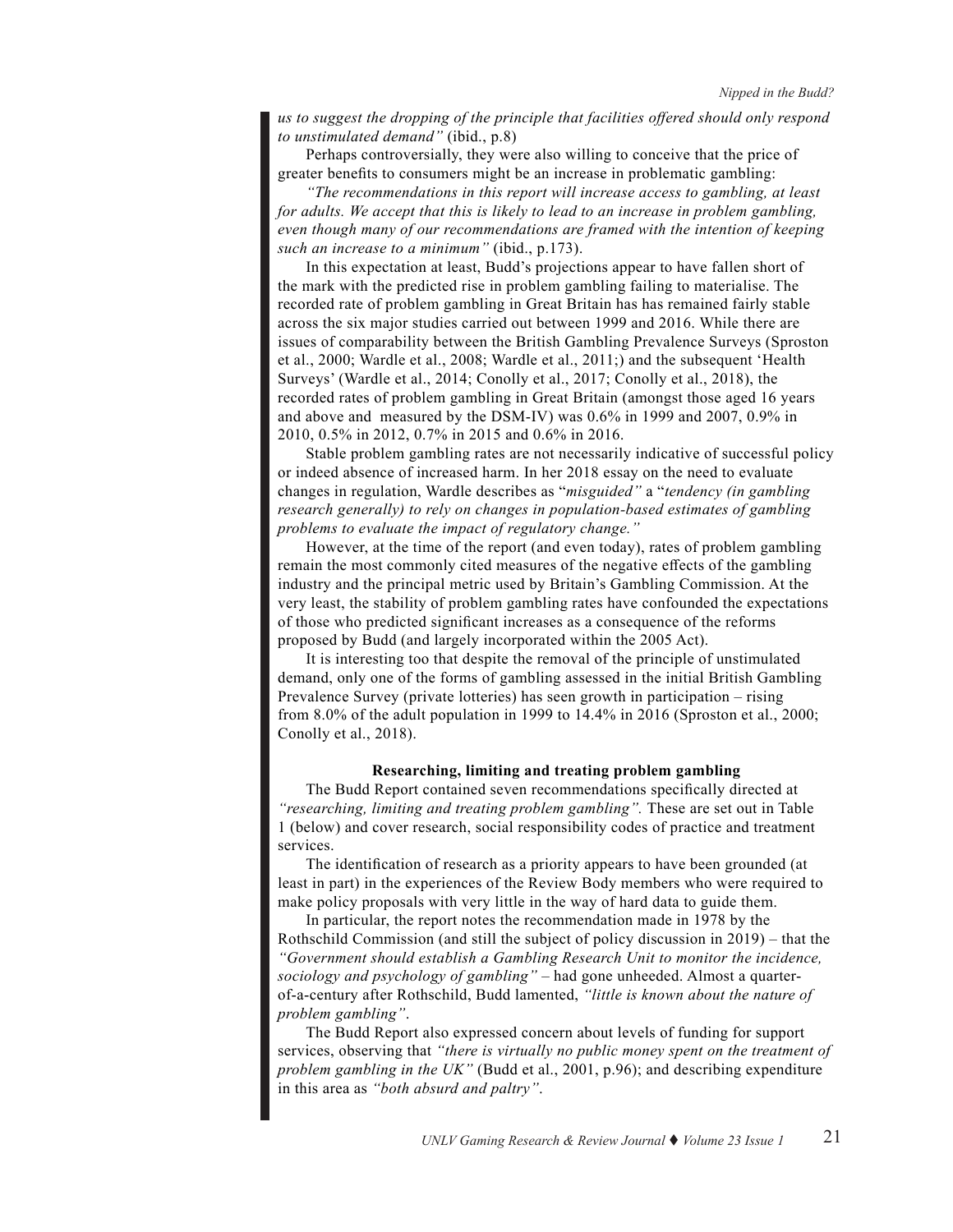Proposals included the formal recognition of problem gambling as a health issue by the Department of Health and provision of treatment services by the National Health Service; the evaluation of treatment services to assess effectiveness; and the establishment of a voluntary funding scheme for the industry with the option to compel funding via a statutory levy. It is a reflection of the Budd Report's far-sightedness (as well perhaps of the political and regulatory myopia that succeeded publication) that these matters have all been included (as changes to current approaches) within the Gambling Commission's proposals for a *National Strategy to Reduce Gambling Harms* (Gambling Commission, 2019a) as well as the National Health Service ('NHS') Long-Term Plan (Public Health England, 2019).

Only two of the report's seven recommendations for researching, limiting and treating problem gambling were fully adopted within the legislative overhaul of the 2005 Act: that social responsibility requirements should be incorporated within Gambling Commission codes of practice; and that a fund should be established for dealing with problem gambling (with contributions from licensed operators). The second of these two points remains a source of contention because of the voluntary rather than mandatory basis of funding (and attendant concerns of conflict of interest).

Other recommendations were either adopted at a much later date and sometimes even then only in part. Table 1 illustrates the extent to which the Review Body's proposals for directly addressing problem gambling have been implemented.

In 2019, Budd's recommendations for researching, limiting and treating problem gambling are consistent with current regulatory orthodoxy (i.e. they have either been adopted or they are currently being proposed). The one exception to this is the report's recommendation that *"research is carried out to understand the nature of normal, responsible gambling behaviour"* (Budd et al., 2001, p.176)

It seems self-evident that understanding healthy modes of consumption is essential both to balanced policy-making and to harm minimisation; yet today this is not a matter for serious consideration by regulatory authorities – and we are probably further than ever from realising this proposal.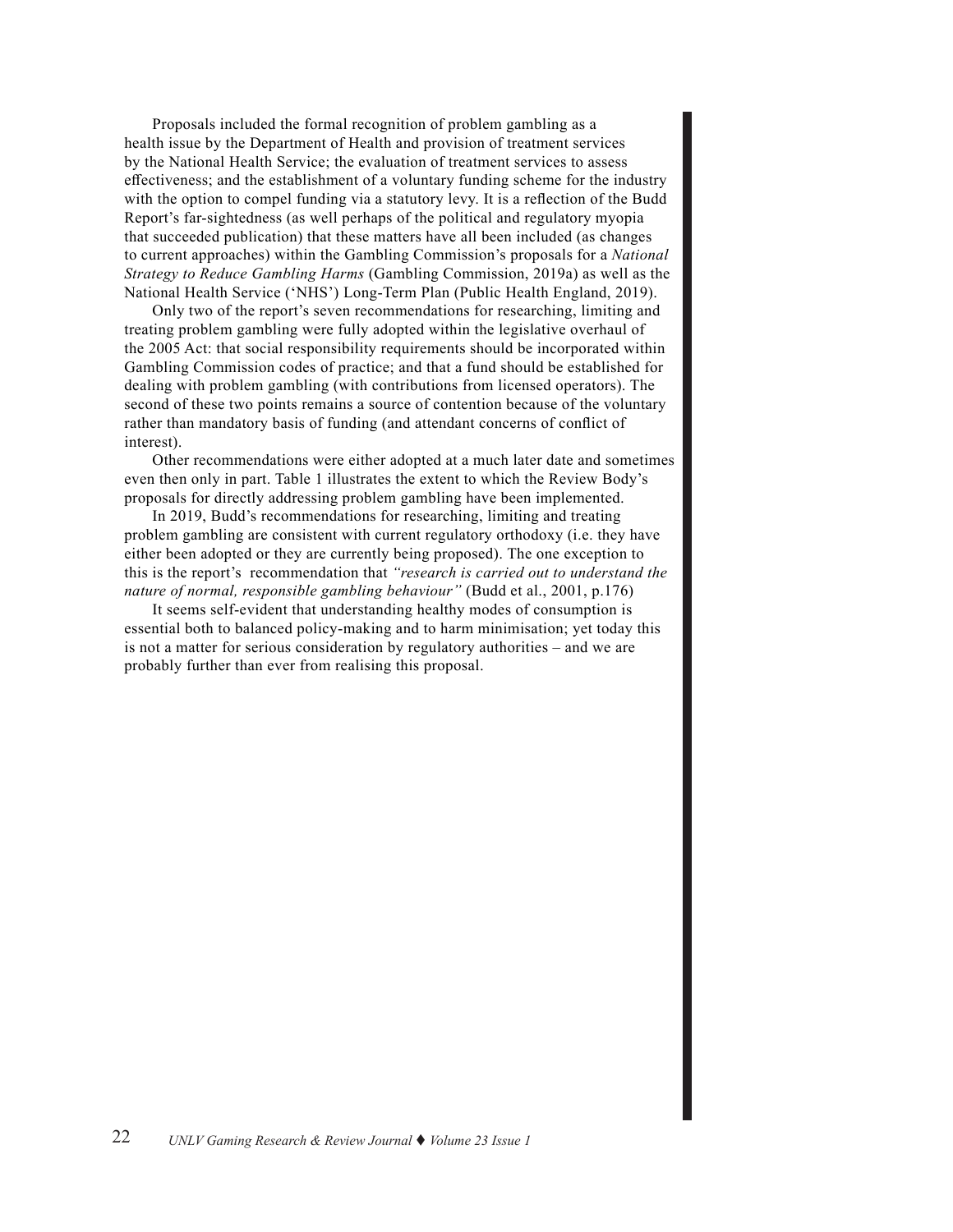### Table 1

*Analysis of the Budd Report's recommendations on researching, limiting and treating problem gambling*

| Recommendation                                                                                                                                                                                                                                                                                                                                                       | Outcome                                                                                                                                                                                                                                                                                                                                                    |  |  |
|----------------------------------------------------------------------------------------------------------------------------------------------------------------------------------------------------------------------------------------------------------------------------------------------------------------------------------------------------------------------|------------------------------------------------------------------------------------------------------------------------------------------------------------------------------------------------------------------------------------------------------------------------------------------------------------------------------------------------------------|--|--|
| 153 – We recommend that research<br>is carried out to monitor the effect<br>on problem gambling of changes in<br>regulation.                                                                                                                                                                                                                                         | Belatedly implemented (in part) –<br>since 2013, licensees have been advised<br>to evaluate the effects (in terms of<br>harm) of positive changes to regulation.<br>However, research has been limited to a<br>handful of independent studies and little<br>evaluator work has been carried out by<br>either the Government or the Gambling<br>Commission. |  |  |
| 154 – We recommend that the<br>Gambling Commission should have a<br>duty to respond to findings concerning<br>changes in problem gambling. In<br>the light of those findings, it should<br>make appropriate adjustments to the<br>regulations it governs, and should<br>advise the Government on other<br>changes that are necessary but are<br>outside its control. | <b>Implemented (in part)</b> - While the<br>Gambling Commission has provided<br>advice to the Government in relation<br>to problem gambling, its ability to<br>"respond to findings" has been hindered<br>by the scarcity of credible, independent<br>research on the effects of regulatory<br>change. This has started to change only<br>in recent years. |  |  |
| 155 – We recommend that research is<br>carried out to understand the nature<br>of normal, responsible, gambling<br>behaviour; and research is carried out to<br>understand the development of, and risk<br>factors for problem gambling.                                                                                                                             | <b>Implemented (in part)</b> – at present<br>there is no Government mandated<br>research programme to understand the<br>nature of "normal" gambling behaviour.<br>Research into problem gambling<br>(commissioned by the Responsible<br>Gambling Trust) has taken place, albeit<br>in a rather sporadic and piecemeal<br>fashion.                          |  |  |
| $156 -$ We recommend that research is<br>undertaken to evaluate which forms<br>of treatment for problem gambling are<br>most effective. Such research should<br>include the development of treatment<br>programmes and should build on<br>existing knowledge.                                                                                                        | Not yet implemented – the Responsible<br>Gambling Trust (now GambleAware)<br>was tasked with developing an<br>evaluation framework for treatment; yet<br>progress has been slow. The Gambling<br>Commission has identified this as a<br>priority for 2019/20 in its National<br><b>Strategy to Reduce Gambling Harms</b><br>(Gambling Commission, 2019a).  |  |  |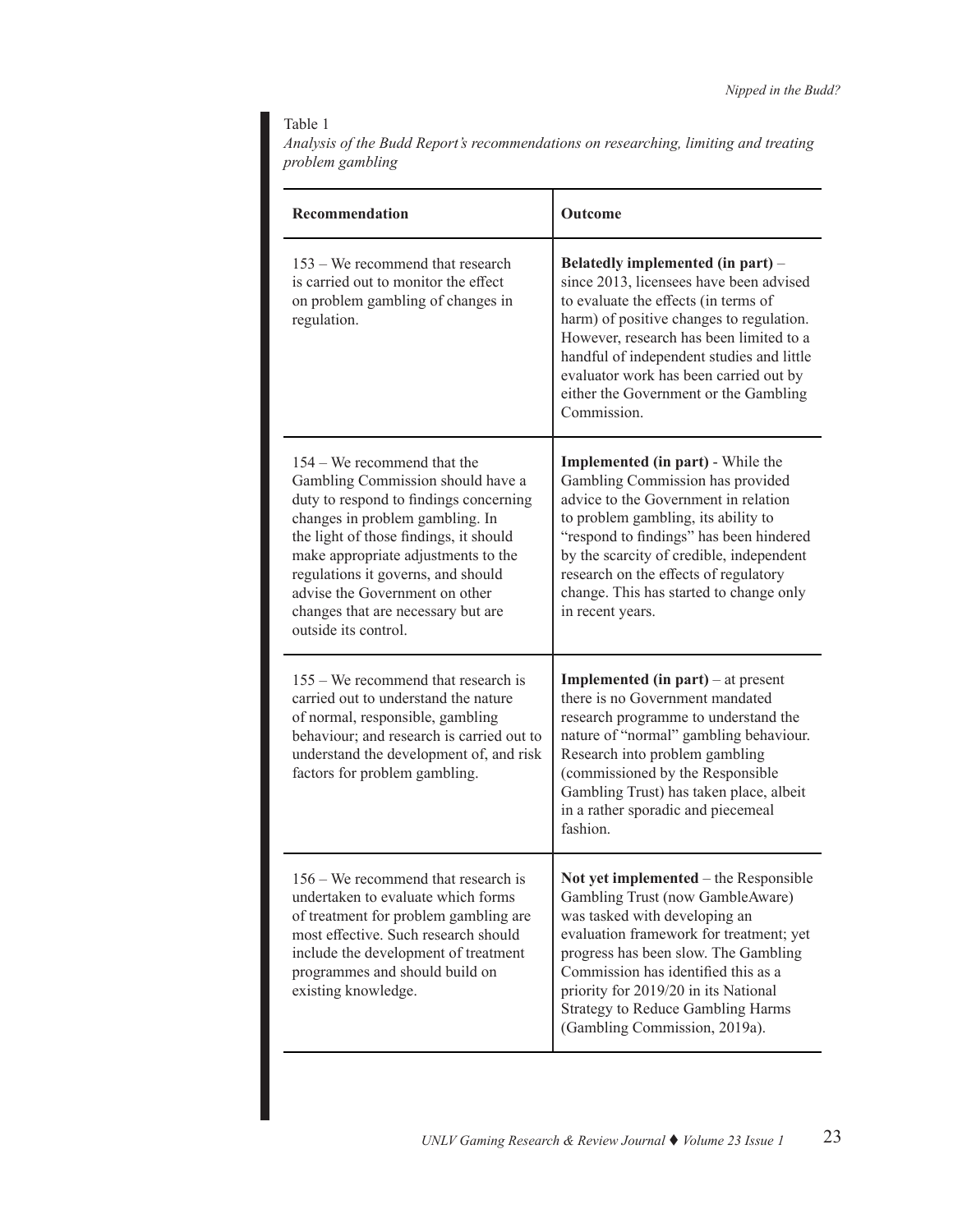| 157 - We recommend that the Gambling<br>Commission should issue formal<br>codes of social responsibility to which<br>operators should adhere as a condition<br>of the licence.                                                                                                                                                    | <b>Implemented</b> – the Gambling<br>Commission issues and updates social<br>responsibility requirements within<br>its Licence Conditions and Codes<br>of Practice ('LCCP'). (Gambling<br>Commission, 2019b)                                                                                                                                                                                                                                                                                                                                                                                                                                                                                                                                           |
|-----------------------------------------------------------------------------------------------------------------------------------------------------------------------------------------------------------------------------------------------------------------------------------------------------------------------------------|--------------------------------------------------------------------------------------------------------------------------------------------------------------------------------------------------------------------------------------------------------------------------------------------------------------------------------------------------------------------------------------------------------------------------------------------------------------------------------------------------------------------------------------------------------------------------------------------------------------------------------------------------------------------------------------------------------------------------------------------------------|
| 158 – We recommend that increased<br>funding should be made available by<br>the NHS for the treatment of problem<br>gambling; that problem gambling<br>should be recognised as a health<br>problem by the Department of Health;<br>and that Health Authorities should<br>develop strategies for dealing with<br>problem gambling. | Not yet adopted $-$ at the time of the<br>Budd report, there appear to have been<br>two NHS problem gambling clinics<br>(in Sheffield and London). In 2019,<br>there is just one clinic (in London) with<br>a second one to be opened in Leeds<br>during the year. In its draft National<br>Harm Prevention Strategy (2019-<br>2022), the Gambling Commission has<br>proposed greater NHS involvement;<br>and in January 2019, the Department of<br>Health included the provision of further<br>clinics in its Long-Term Plan (Public<br>Health England, 2019).                                                                                                                                                                                        |
| 159 – We recommend that the industry<br>should set up a voluntarily funded<br>Gambling Trust. We recommend that<br>the government should reserve powers<br>to impose a statutory levy, possibly<br>linked to gross profit, if such a Trust is<br>not established or subsequently ceases<br>to operate.                            | <b>Implemented</b> – the first voluntary<br>scheme to fund research, education<br>and treatment ('RET') was set up<br>in 2002 (as the Gambling Industry<br>Charitable Trust) and has continued<br>in a variety of guises ever since and<br>is now called GambleAware. It is a<br>regulatory requirement that licensees<br>make contributions to RET but the<br>amount and recipient is not mandated<br>(Gambling Commission, 2019a). The<br>2005 Act includes powers to establish<br>a statutory levy - but this has not been<br>implemented. In its draft National<br>Strategy to Reduce Harms (Gambling<br>Commission, 2018), the Gambling<br>Commission proposed a new structure<br>for funding but then omitted it from its<br>published guidance. |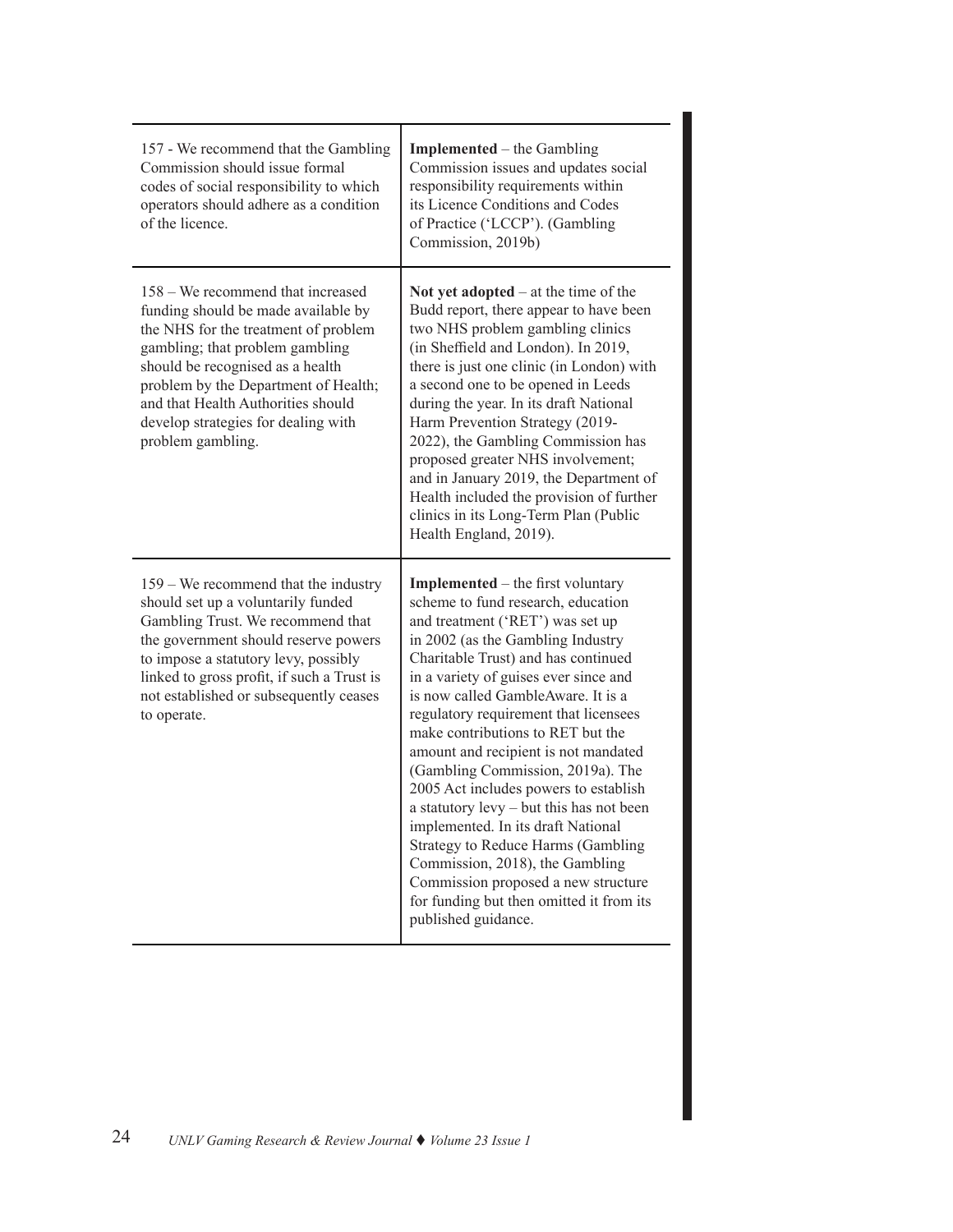#### **Protecting children**

In addition to concerns of harm to gamblers in general, the Review Body was particularly concerned with the effect of gambling on children.

*"We are persuaded by the weight of evidence that children and young people are especially vulnerable to the risks of becoming problem gamblers. This has led us to make recommendations that would reduce their opportunities to gamble."* (Budd et al., 2001, p.90).

The Budd Report highlighted two specific areas of gambling regulation: the ability for children legally to play (low stake, low prize) gaming machines in amusement arcades; and the potential for online gambling to increase gambling participation and problem gambling amongst children.

It also described the practice of permitting machine play by minors as "*an historical accident*" but stopped short of recommending a ban out of consideration for the financial impact this would have on seaside arcades.

Nevertheless, a number of recommendations were included for constraining the opportunities for children to gamble on machines. These included the following: removal of machines from 'ambient' and lowly supervised premises such as taxi offices and chip shops; restriction of machine gaming by under-18s to the lowest stake and prize category (classified as Category D machines under the 2005 Act); a freeze on maximum stakes (10p per spin) and prizes (£5) for such machines; and a bar against the use of non-cash prizes.

Each of these recommendations was subsequently adopted in the 2005 Act – and although it is not possible to gauge the effect on youth participation in gambling or subsequent problem gambling (due to an absence of ante-post evaluation) the measures appear prudent. Certainly there has never been any serious indication that they might be reversed.

If anything, concerns have centred on the question of whether the review went far enough in reducing opportunities for children to gamble; and whether an outright ban on machine gaming by children ought to have been recommended.

Perhaps in anticipation of this, the Review Body recommended that *"the Government formally review the position in five years time to determine whether any such gambling by under 18s should be permitted, or whether Great Britain should come into line with other jurisdictions and ban it"* (Budd et al., 2001, p.131).

The proposed review never took place. However, youth gambling has been monitored since 2007 (past week participation) via a series of surveys conducted by the research firm, Ipsos MORI and this has revealed declining participation rates. As Wardle observes in her 2018 review of these studies: *"Since 2011 there has been a significant fall in the proportion of 11 to 15 year olds gambling in the past week, falling from 23% in 2011 to 12% in 2017" (Wardle, 2018a, p.3).*

Rates of problem gambling within this age group (which has been measured since 2014) appears to have remained relatively steady (0.7% in 2014 and 0.9% in 2017). However, as Wardle (2018a) notes, the playing of fruit machines by children has remained stable and that as a result, *"by 2017 gambling on fruit machines was, along with private betting, the most prevalent form of gambling activity among 11-15-year-olds"* (ibid. p.4).

While the Review Body's focus on youth gambling centred on machine gaming, its report also expressed strong concerns regarding the expansion of the online sector, advising that *"the Gambling Commission will want to pay particular attention to ensure that bets are not accepted from under 18s."*

Based upon the results of the Ipsos MORI series of surveys, online gambling does not appear to have become prevalent amongst children. In the 2017 survey, one per cent of 11-to-15-year-olds admitted gambling online in the previous week (albeit with a relatively high frequency compared with other modes) – down from 3% in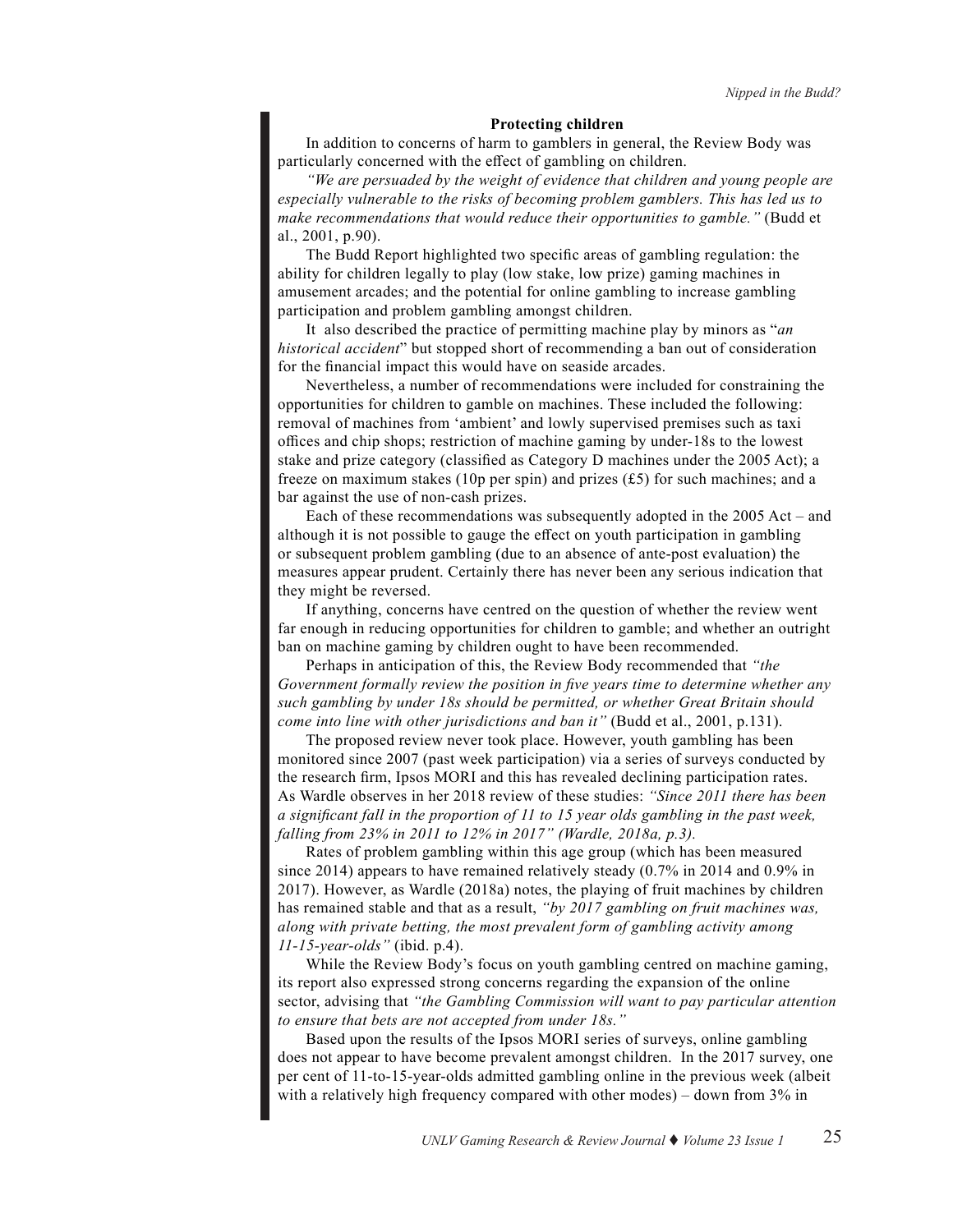2007 and 2% in 2011 (ibid. p.9). Survey results suggest that a significant proportion of online gambling is undertaken with the knowledge and consent of parents.

The Report also observed that there was no schools-based programme *"to advise children of the dangers of gambling" (*Budd et al., 2001, p.173), as there was with "tobacco, drugs, alcohol and irresponsible sex" (ibid.) - describing this omission as "significant". In 2019, the need for "education programmes for children, young people and other vulnerable groups" was formally recognised within the National Strategy to Reduce Gambling Harms (Gambling Commission, 2019a).

#### **Right here; right now - current controversies**

In 2019, the 2005 Act is under attack. Its critics allege that Britain's primary gambling legislation has not kept pace with societal and technological changes and has failed to provide adequate protection against harm. In particular, the criticism appears bound up with a number of high-profile controversies regarding products that the industry offers and how they are marketed. Given its formative influence on the Gambling Act, it is useful to consider the role that the Budd Report had in respect to some of these issues.

#### **Advertising and promotion**

The advertisement of gambling in Great Britain has been described as *"out of control"* (Smith, 2018). That at least was the view expressed by the Bishop of St Albans, Alan Smith in September 2018. His words were echoed the following month by Kenny Alexander, chief executive of GVC, one of Britain's largest betting and gaming businesses (Martin, 2018). In 2018, two Early Day Motions ('EDMs') - EDM 1217 (Advertising of Free Bets) and EDM 1351 (Television Gambling Advertising) - were tabled in the House of Commons expressing concern over gambling advertisements on TV. EDMs are parliamentary motions submitted for debate for which no fixed date has been set and are commonly used to attract attention to specific issues of political interest.

In February 2019, the General Synod of the Church of England (the Anglican Church's national assembly which convenes once a year to determine issues of policy and doctrine) passed a motion to "*reduce the quantity and pervasiveness of gambling advertising"* (Sheard, 2019).

Modern concerns about gambling advertisements (as perhaps the touchstone for broader anxieties about how gambling products are promoted and marketed) may be traced back to the publication of the Budd Report. Recommendation 52 of the report states that *"advertising of gambling products and premises should be permitted, subject to an advertising code of practice"* (Budd et al., 2001, p.124). This proposal was incorporated within the 2005 Act and came into effect in September 2007 (Gambling Act 2005, Part 16).

Budd's support for greater advertising freedoms reflects the break with tradition from earlier Royal Commissions that gambling was an activity to be tolerated but not stimulated. In 2001, when the report was published, gambling businesses were subject to strict marketing limitations. For example, it was still illegal for press advertising for casinos to make mention of gambling or to provide details of the venue's location (such as a postal address); and for many forms of gambling, advertising on broadcast media was subject to significant limitations. The advertising of betting and gaming on television was prohibited for all activities with the exception of football pools, bingo and lotteries (under the Lotteries and Amusements Act 1976) – although as the Budd Report noted, the use of sponsorship permitted scope for circumvention of this ban.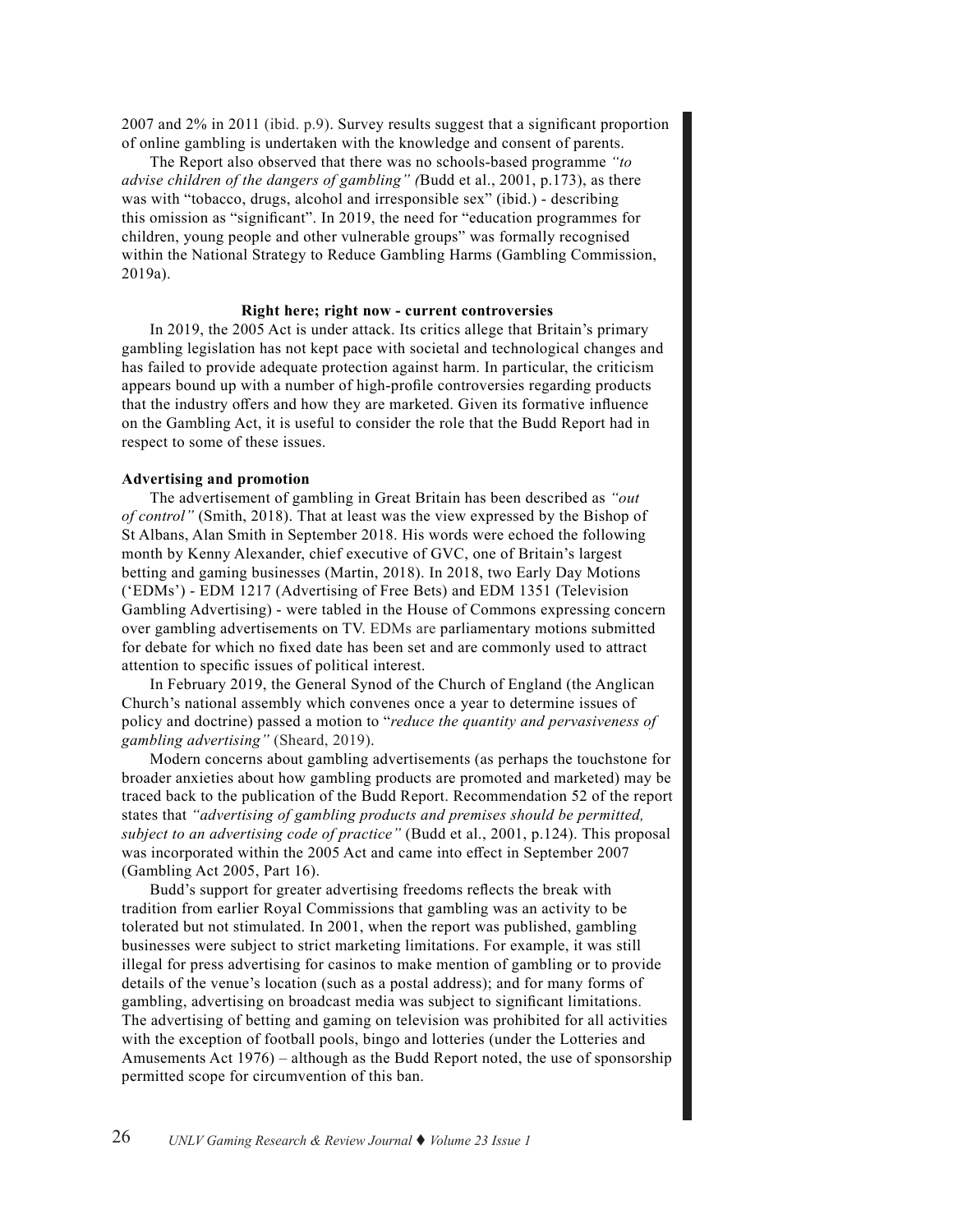In recommending that gambling advertising be permitted, Budd stated that *"if the underlying activity is properly regulated, there should be no objection in principle to the product being advertised"* (ibid.).

In making this recommendation, the Review Body members seem to have had in mind greater freedoms for traditional land-based gambling operators to market their services to consumers, rather than remote gambling (at the time, the members of the Gambling Review Body had very little information about the scale or nature of online gaming and betting).

The Budd Report failed to foresee the extent to which the new freedoms would be used by online gambling firms which – without the defensive advantages of licence scarcity and physical space – would use advertising in a much more extensive (and competitive) fashion than their land-based counterparts.

With the benefit of hindsight, it seems obvious that the relaxation of restrictions would dramatically increase the prevalence of gambling advertisements – and that this in turn would prompt a backlash. According to research from the regulatory agency, the Office of Communications (OfCom, 2103), the proportion of TV advertising spots for gambling increased from 0.5% in 2005 to 4.1% in 2012, almost entirely for online firms; and a subsequent study from Nielsen published in 2017 (Milnes, 2017) revealed substantial increases in gambling company advertising expenditure between 2012 and 2016. At the start of the 2017/18 Premier League football season, 50% of clubs had a gambling company for a shirt sponsor while 100% of clubs had either a gambling company shirt sponsor, an official betting partner or both.

Meanwhile, a limited study of televised English Premier League matches (Cassidy & Ovenden, 2017, p.18) found that 51% of perceptible vicinity advertising (such as perimeter hoardings or shirt sponsorship) on the BBC's Match of the Day programme and 56% of adverts on SKY Sports were for gambling companies.

Research in both Australia and Great Britain (including Bestman et al., 2015; Carran, 2016; Thomas et al., 2017) indicates that the prevalence of gambling advertising has resulted in heightened awareness of online gambling brands amongst children as well as familiarity with how to place wagers.

In 2017, the British Government proposed a number of changes to the way that gambling is advertised. The key element of the Government proposals was a requirement that gambling advertisements on TV should be punctuated by *"a major responsible gambling advertising campaign, to run for two years with a budget of £5m-7m in each year"* (Department for Digital, Culture, Media & Sport, 2018).

In this response we may hear echoes of Budd's recommendation from more than a decade-and-a-half earlier that "*the Gambling Commission should monitor the impact of relaxing the restrictions on advertising and, if it seems appropriate in the light of that monitoring, it should have the power to require a warning…to be displayed on advertisements"* (Budd et al., p.124).

In 2018, the Gambling Commission incorporated greater powers with regard to gambling advertising (although this is restricted to the nature of advertising rather than its volume). In January 2019, major operators (via the Industry Group for Responsible Gambling) volunteered a ban on sports betting adverts during live sports broadcasts (with the exception of horseracing) beginning before 9pm.

Today, there is considerable pressure for a change to advertising regulations for gambling, which in some respects may be seen as a rejection of Budd's proposals. However, we must consider the possibility that had the Gambling Commission been given powers in 2007 to regulate both advertising and the remote gambling industry and had a timely review been instituted (all of which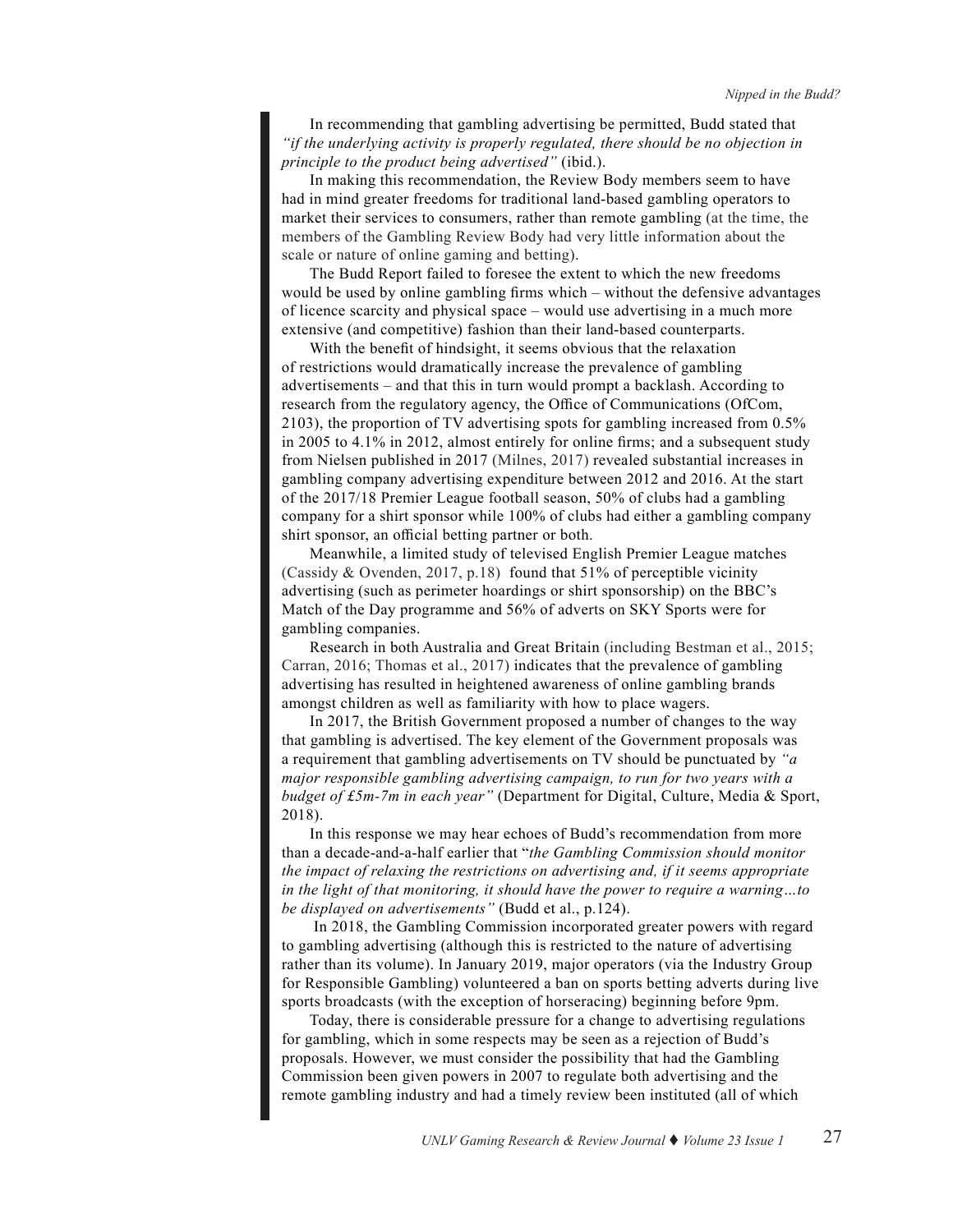Budd recommended), concerns about advertising may not have reached current levels and might have been dealt with far earlier.

#### **Increasing availability - online gambling**

Perhaps the most profound recommendations within the Budd Report were that "*on-line gaming should be permitted"* (Budd et al., 2001, p.169) and that *"only on-line gambling sites that are licensed by the Gambling Commission should be permitted to advertise in Great Britain"* (ibid. p.170).

Taken together, these two recommendations describe the 'point of consumption' regulatory regimes that have become increasingly prevalent in western Europe and elsewhere over the last decade.

However, while the Government accepted the report's recommendation that online gambling be made explicitly legal, it did not become a requirement for remote operators to hold a licence from the Gambling Commission until November 2014. For more than seven years between 2007 (the earliest point that online gaming operators might have been able to gain a British licence) and 2014, regulatory supervision for the sector was largely abdicated to licensing authorities in offshore island economies (including Gibraltar, Malta, Isle of Man and the Channel Islands).

We cannot know what effect the British Government's decision to devolve licensing has had on the incidence of problem gambling. However, it is notable that since 2014 there has been a number of high profile sanctions for regulatory breaches levied against online operators (and an absence of similar sanctions from offshore licensing authorities). It seems reasonable to assume that a domestically licensed market will often be subject to greater scrutiny – and therefore offer greater protections to consumers – than is likely to be the case under offshore licensing.

In addition to regulatory oversight, the Budd Report made a number of recommendations for how online gambling should be made available (see Table 2 below). Many of these proposals were subsequently adopted within legislation (even if most operators were not necessarily bound by that legislation), including requirements to make customers aware of significant terms and conditions, to verify the identity of customers, to offer limit-setting and self-exclusion tools, to provide information about treatment and links to treatment providers.

Once again, the Budd Report was prepared to go further than legislators and regulators were. For example, the report advocated identification of customers prior to play. Ignored at the time, this recommendation only came into force for remote operators in May 2019.

Budd also favoured a more forceful approach to regulating customer terms and conditions (Budd et al., 2001,  $p.169$ ) – something that has only been addressed relatively recently through an investigation by the Competition and Markets Authority (which commenced in 2016). That investigation led to some important changes to ensure that terms and conditions are fair, transparent and in line with consumer protection laws.

The report also recommended the use of *"clocks and counting systems that are displayed on the screen at regular intervals"* (ibid., p.170) - which may be seen as precursors to the increasingly prevalent player awareness systems - and called for the Gambling Commission to establish *"a portal on its website, listing licensed online gambling operators"*. Budd proposed that authorised sites should carry a Gambling Commission kitemark and that kitemark counterfeiting be made an offence (ibid.).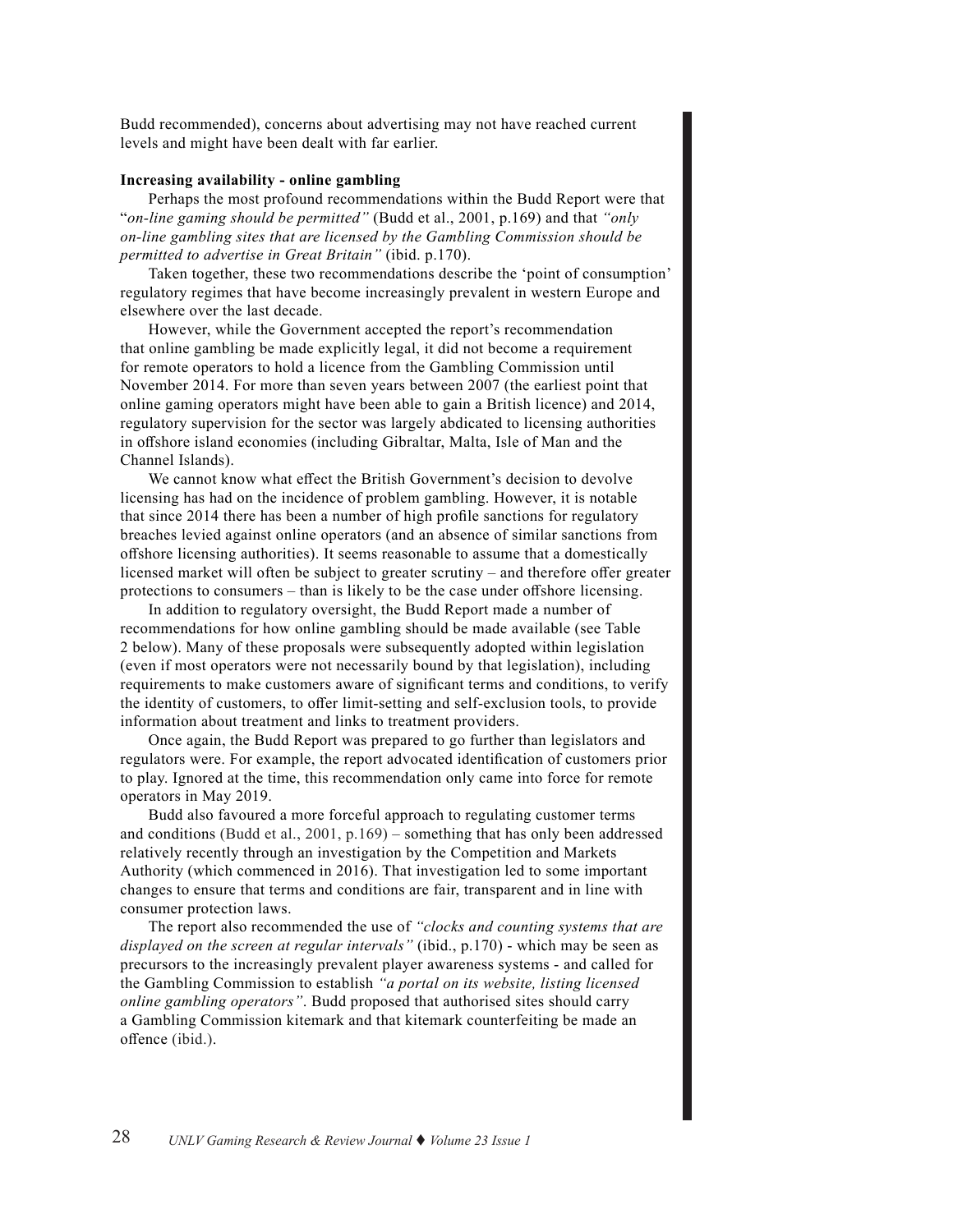Table 2 *Online gambling recommendations*

| Recommendation                                                                                                                                                                                                                                                                                                                                                                                            | Outcome                                                                                                                                                                                                                                                |
|-----------------------------------------------------------------------------------------------------------------------------------------------------------------------------------------------------------------------------------------------------------------------------------------------------------------------------------------------------------------------------------------------------------|--------------------------------------------------------------------------------------------------------------------------------------------------------------------------------------------------------------------------------------------------------|
| $142 - We$ recommend that punters are<br>made aware of the game rules and<br>terms and conditions of play on-line                                                                                                                                                                                                                                                                                         | Belatedly implemented $-$ in 2016, the<br>Competition and Markets Authority<br>(acting with the Gambling Commission)                                                                                                                                   |
| gaming sites before play commences.                                                                                                                                                                                                                                                                                                                                                                       | initiated an investigation into the<br>transparency and fairness of terms and<br>conditions for online gambling sites.                                                                                                                                 |
| 143 – We recommend that all punters<br>who register to play on-line should be<br>properly identified before they are<br>permitted to play. The Gambling<br>Commission should issue guidelines<br>to ensure that identification standards<br>are comparable with those of off-line<br>casinos.                                                                                                             | Belatedly implemented $-$ in 2019, the<br>Gambling Commission will change its<br>licence conditions to require verification<br>prior to betting or gaming online.                                                                                      |
| 144 – We recommend that on-line<br>operators should make any payments<br>only to the debit card or credit card<br>used to make deposits into the<br>punter's account, or by cheque to the<br>punter.                                                                                                                                                                                                      | Not yet implemented $-$ in 2019, the<br>continued use of credit cards for remote<br>gambling is the subject of review by the<br>Gambling Commission (2019c).                                                                                           |
| 145 – We recommend that any prizes<br>won by minors (online) should be<br>forfeited.                                                                                                                                                                                                                                                                                                                      | Implemented – within the 2005 Act                                                                                                                                                                                                                      |
| $146 -$ We recommend that on-line<br>operators set up clocks and counting<br>systems that are displayed on-screen a<br>regular intervals.                                                                                                                                                                                                                                                                 | Not yet implemented.                                                                                                                                                                                                                                   |
| 147 – We recommend that on-line<br>operators should be required to set up<br>facilities that enable players to set<br>maximum stakes and limits, and to<br>self ban.                                                                                                                                                                                                                                      | <b>Belatedly implemented</b> – included<br>within LCCP and technical standards<br>since $2007 - but majority of operators$<br>not subject to British licensing until<br>November 2014.                                                                 |
| $148 -$ We recommend that on-line<br>gambling sites provide information<br>about problem gambling treatment and<br>services, and links direct to those<br>services.                                                                                                                                                                                                                                       | Belatedly implemented - included<br>within LCCP – but majority of operators<br>not subject to British licensing until<br>November 2014                                                                                                                 |
| 149 - We recommend that the<br>Gambling Commission establishes a<br>portal on its website, listing licensed<br>on-line gambling providers. In<br>addition, regulated sites should<br>display the Gambling Commission's<br>kitemark. It should be an offence for<br>an operator to claim falsely that a site<br>is licensed by the Gambling<br>Commission, or to make unauthorised<br>use of the kitemark. | <b>Implemented (in part)</b> – whilst the<br>Gambling Commission's website lists its<br>licensees, it has not established a<br>kitemark to assure customers that the<br>website they're using is licensed and<br>regulated by the Gambling Commission. |
| 150 - We recommend that only on-<br>line gambling sites that are licensed by<br>the Gambling Commission should be<br>permitted to advertise in Great Britain.                                                                                                                                                                                                                                             | <b>Belatedly implemented</b> – under the<br>Gambling (Licensing and Advertising)<br>Act 2014                                                                                                                                                           |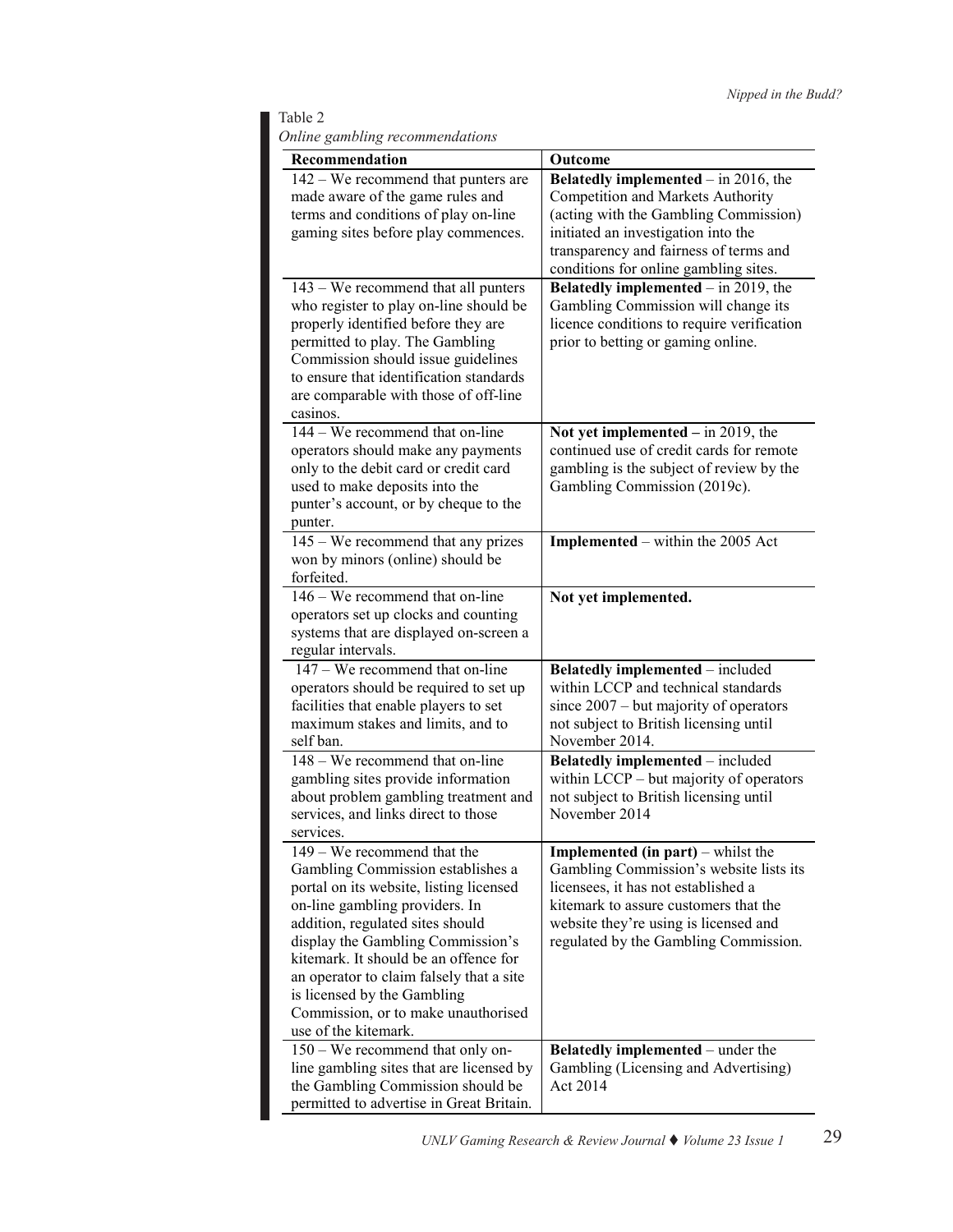#### **Fixed Odds Betting Terminals**

In April 2019, the maximum stake permitted on gaming machines in licensed betting offices was reduced from £100 a spin to £2 a spin. So ended the long controversy over 'Fixed Odds Betting Terminals' or 'FOBTs' (formally re-categorised in the 2005 Act as B2 gaming machines) which had allowed bookmakers to offer video roulette (amongst other games) across more than 8,000 premises in Great Britain.

The machines – which at their peak generated more than  $£1.8$ bn a year in revenue – attracted criticism from a number of different stakeholders and for a variety of reasons. Concerns were expressed directly in relation to the incidence of harm from playing the machines as well as indirect effects such as the clustering of shops in high streets (where the four machine cap incentivised operators to open multiple outlets in close proximity) and the safety of shop staff - particularly during evening hours and where the betting shop was staffed by a single employee.

In the five years from 2013 to June 2018, licensed betting offices and FOBTs were the subject of 236 written Parliamentary Questions (Hansard) in the House of Commons (over the same period there were 59 questions on remote gambling and just three on casinos) as well as numerous parliamentary debates, oral questions, Early Day Motions and Private Members Bills (public bills introduced by Members of Parliament ('MPs') and Peers in the House of Lords who are not government ministers) in both Houses. In many respects, it has been the defining issue of the post-2005 Act era.

So to what extent was the Budd Report complicit in allowing the FOBT issue to develop? Certainly, it appears to have played a role in permitting betting shop clustering by recommending an end to the 'demand test' (whereby applicants for new licences had previously been required to prove unmet demand). The report also considered whether staff safety should be a matter for gambling regulation (principally in relation to armed robberies of casinos) but concluded that this was the purview of Health and Safety legislation (Budd et al., 2001, p.141).

It seems however unfair to criticise the Budd Report for not preventing the FOBT issue when the machines (as we know them) had not at that point been developed. The Report was published in July 2001 – a full six months before the change in general betting duty from a turnover basis to a gross profits basis made roulette a viable product on the terminals for the first time. It was only after this point that FOBTs were deployed in meaningful numbers.

In fact, the recommendation of the Budd Report was that betting shops should be allowed to offer a maximum of four machines; and that play should be permitted at a maximum of 50p per spin (with a £500 jackpot). This recommendation was not so much ignored as circumvented with betting operators insisting that FOBTs were betting terminals (allowing customers to wager on the outcome of remote events) rather than gaming machines.

Budd also recommended that *"electronic roulette and any other similar machines should be caught by the definition of gaming machines in the new legislation*". Had this proposal been adopted, it seems likely that FOBTs would have been effectively banned upon the introduction of the 2005 Act. Instead, the Act bestowed legitimacy on them.

#### **ATMs (Automated Telling Machines)**

In 2018, the Conservative MP, Mike Penning sponsored an Early Day Motion in Britain's Parliament calling for "*a total ban on ATMs in casinos"*. Penning (whose motion is supported by five other MPs) alleged that *"the current restriction, whereby ATMs in casinos are located away from gaming machines so*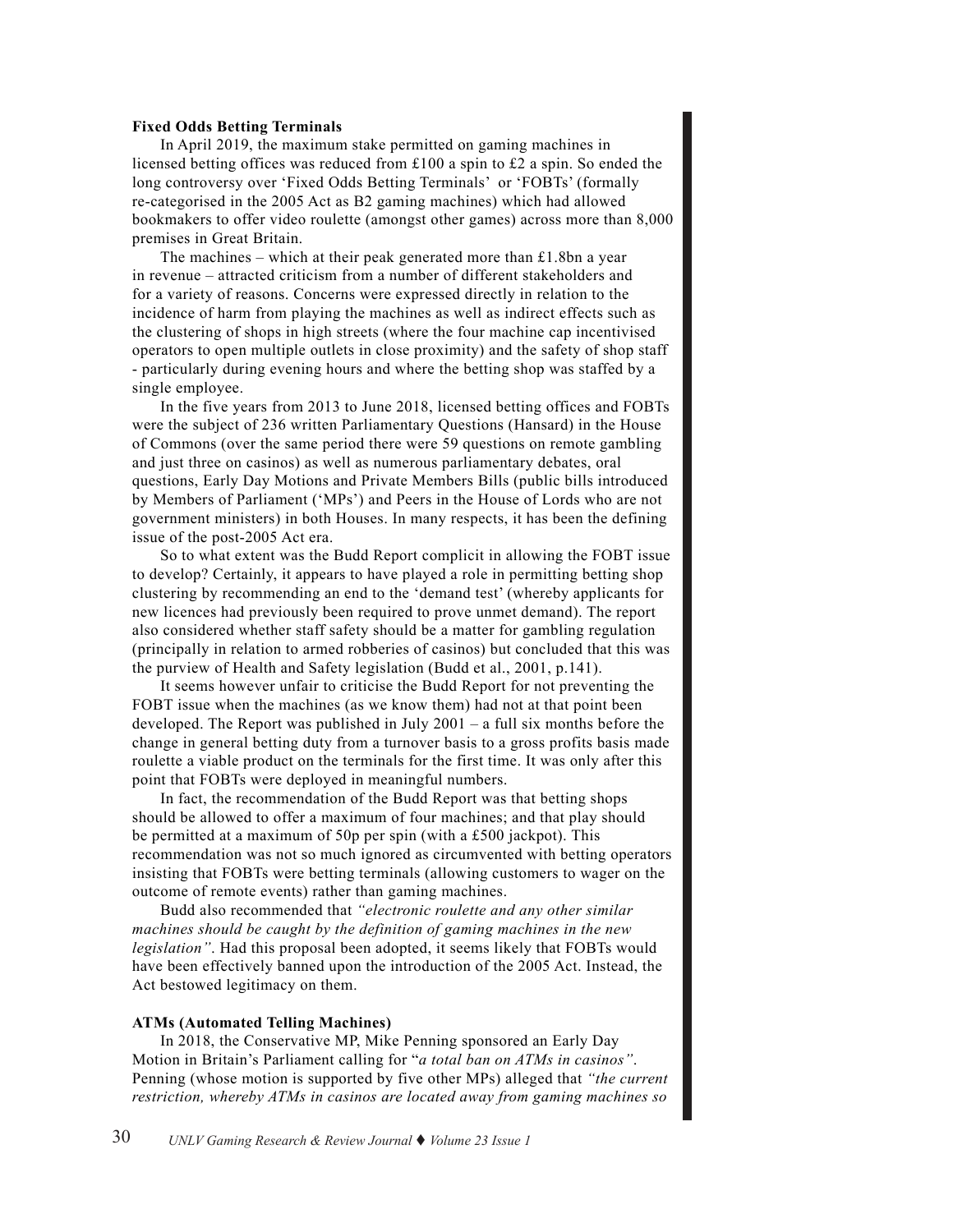*that a customer who wishes to use an ATM is required to cease gambling in order to do so, is not sufficient to prevent gambling addiction"* (UK Parliament, 2018).

There is some support in research for the banning of ATMs from gambling premises as a means for preventing gambling harm. For example, Williams et al. (2012) notes: *"research findings (both anecdotal and from survey data) suggest that policies to restrict immediate access to cash (e.g., ATMs) are potentially effective approaches in reducing the degree to which gamblers exceed financial limits. This strategy may be especially significant when considering that gamblers are often in "hot" psychological states as they approach their limits, creating vulnerability to impulsive gambling continuation leading to money losses they cannot afford. The logic here is to create a time buffer between the impulse to obtain more money (the "hot" decision), and acting on the impulse. Thus, ATMs should not be in gambling venues"* (Williams et al., 2012, p.96).

On the other hand, these considerations should be leavened by the potential consequences (in terms of safety and inconvenience) of requiring casino customers to leave the premises in order to gain additional cash; and contextualised against the declining popularity of cash in both gambling and general retail.

Penning's concern does however find an echo in the Budd Report's observation (from 17 years earlier) that, *"ATMs are increasingly being installed in gambling areas"* in Great Britain. The report recommended that *"the location of ATMs should be required to be such that players have to take a break from gambling to obtain more funds"* (Budd et al., 2001, p.125), noting that "*we should learn from the experiences elsewhere that have caused such a change in policy"*.

While the report did not support a ban on ATMs in casinos (and other licensed gambling venues), it did propose that *"The Gambling Commission should issue guidelines setting out the restrictions on where ATMs may be situated"* (Budd et al., 2001, p.195). In 2019, regulatory guidance is limited to the following: *"all gaming machines situated on the premises shall be located in a place that requires a customer who wishes to use any ATM made available on the premises to cease gambling at the gaming machines in order to do so"* (Gambling Commission, 2014).

#### **A question of culture**

In 2019, arching over the panoply of specific regulatory issues is the suggestion that something is wrong with the culture of Britain's gambling companies. In the national press, the industry is described as *"greedy"* and "parasitical". (Foges, 2019).

This characterisation may owe something to basic moral disapproval as well as hyperbole (and fails to discriminate between more and less ethically-guided corporations). Nevertheless, the spate of high-profile regulatory sanctions for licensing failures between 2017 and 2018 (mainly but not exclusively for remote operators) involving aggregate settlements and fines of £32m, suggests that there may be a question of culture to address.

In 2018, Richard Flint, chief executive of Sky Betting & Gaming, one of the country's largest remote gambling businesses admitted: *"In the past, our industry*  has also not done itself any favours... in its attitude towards harmful gambling" (Menmuir, 2018). Flint's successor, Ian Proctor later commented, *"A few years ago, everybody who worked in the [remote gambling] industry would have considered that it was up to the customer as an adult to make choices. That was the mantra. The shift has been to an almost paternalistic model where there is a moral obligation to think about affordability"* (Wright, 2018). Such comments suggest that – at least among some operators – there has been in the past limited awareness of the harmful effects of excessive gambling and the role for operators in preventing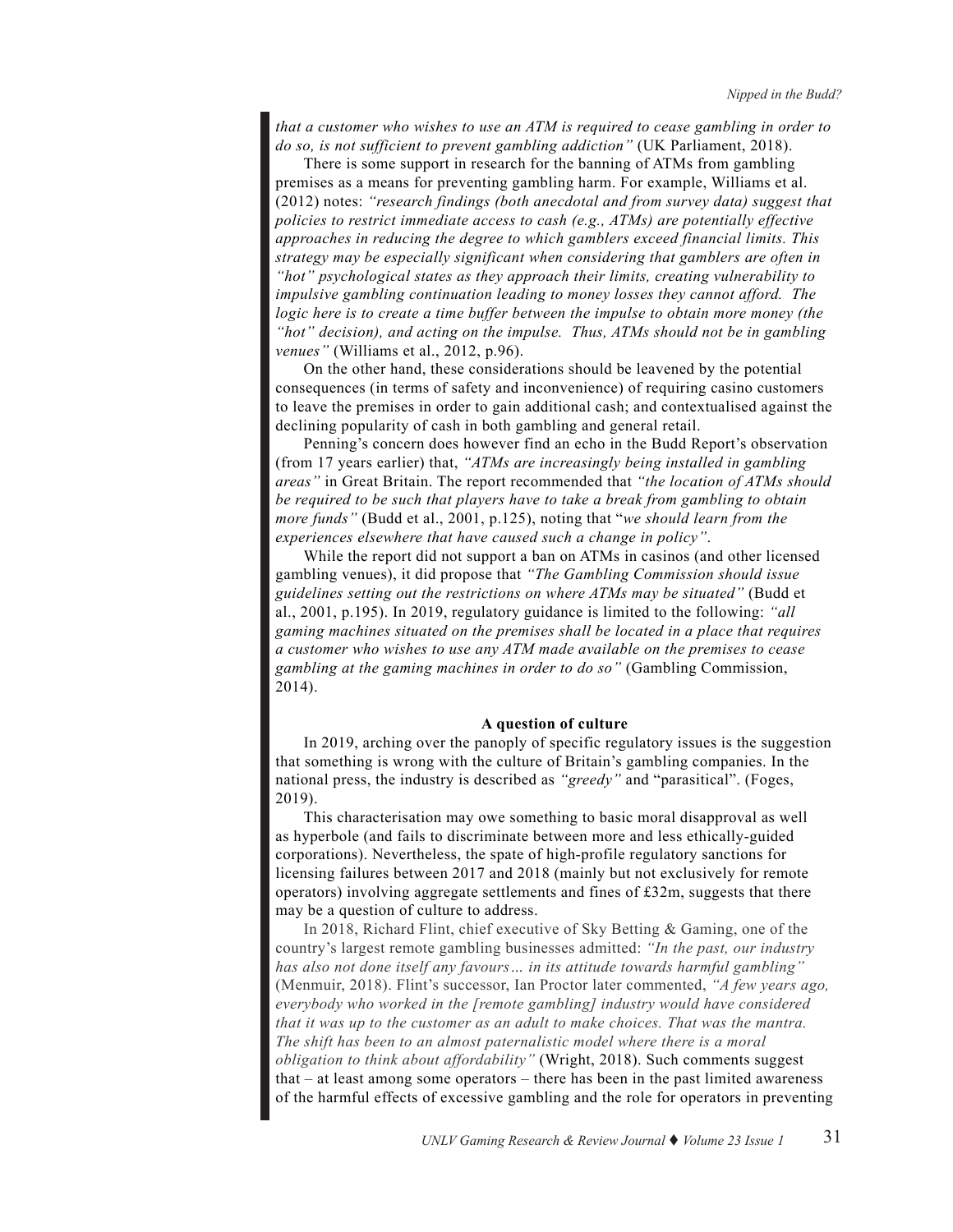them. It seems likely that the Government's decision to make domestic (point of consumption) licensing effectively optional prior to 2014 has influenced this.

Had Budd's proposal for a more rigorous personal licensing system been adopted, it is possible that a more socially responsible operator culture might have emerged - particularly in the remote sector where companies are physically dislocated from their customers (something that may diminish empathy and encourage objectification).

In considering the process for awarding personal licences, Budd noted: *"As part of the competence test, we envisage that applicants may be tested about their knowledge of problem gambling and the help that can be offered to people who get into difficulty"*. Consequently, the report's Recommendation 10 states that "*the licensing procedure should include provisions relating to socially responsible gambling…and on an individual basis it should test the applicant's awareness of their responsibilities arising from these programmes".* (Budd et al., 2001, p.193).

Although some operators do require personal licence applicants to undertake specific training and to sit examinations, the practice is not mandatory; and while it is a licence condition for operators to offer social responsibility training, there are currently no standards or testing processes. In 2019, Recommendation 10 has not yet been adopted.

#### **The dog that did not bark? Budd's casino reforms**

It was the area of casino reforms that attracted the greatest interest and excited the most fevered controversy in the period between the Budd Report's publication in 2001 and the full implementation of the 2005 Act (which came into force in September 2007). Many of the proposals for liberalisation were watered down or lost in translation to legislation. While some elements of the casino industry have argued that this represented a missed opportunity to shift Britain's gambling market away from convenience (low supervision, high dispersal, prone to impulse consumption) and towards destination (high supervision, concentration and predetermination to gamble), others argue that Budd's proposals would have created massive and uncontrolled expansion of machine gaming – and that this would have fuelled further problems.

While dreams of resort casinos were never realised, Budd did prompt a number of significant reforms, including an increase in the number of gaming machines per casino (raising the limit in most casinos from ten to 20 and in a handful to as many as 150), rescinding the '24-hour rule' (which had required new casino customers to observe a 24-hour cooling-off period between registration as a member and play), dispensing with the 'demand test' and the concept of 'permitted areas' (which together had restricted the development of casinos to specific parts of the country and only where unsatisfied and unstimulated customer demand could be proven), permitting live entertainment and allowing alcoholic drinks to be consumed on the gaming floor. As these reforms were not evaluated, we do not know what effect they have had on problem gambling; but in the period following the full implementation of the 2005 Act, they have excited little public interest or concern (although it should be noted that an effective moratorium on the ability of local authorities to award new licences from April 2006 rendered the abolition of the demand test and permitted areas largely irrelevant).

#### **Looking back – views from a selection of experts**

In order to test Budd's recommendations against current thinking, we asked a panel of experts from across a range of disciplines (economics, sociology, psychology, treatment services and 'responsible gambling' practice) and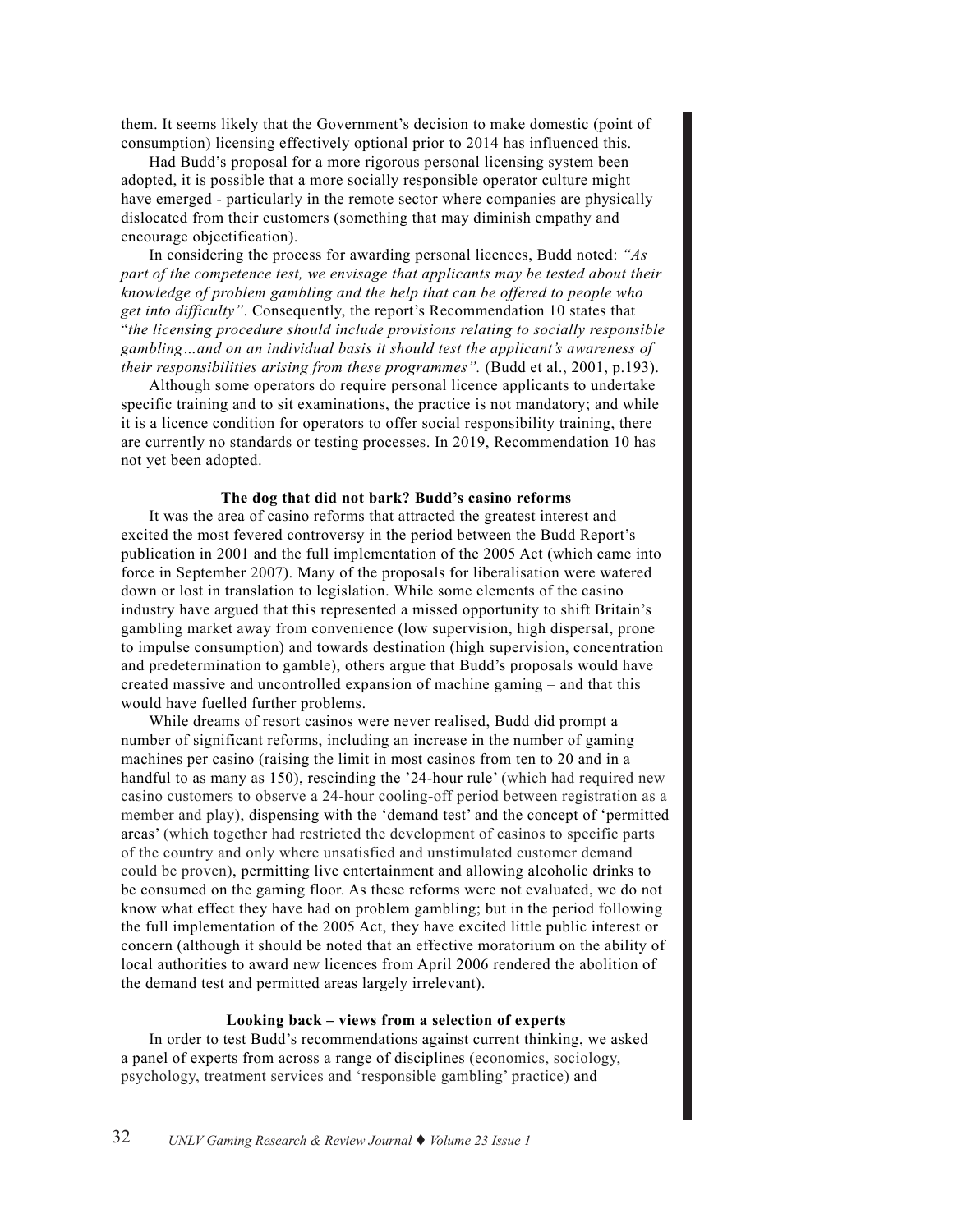jurisdictions (Australia, Canada, Great Britain and the United States of America) to consider the appropriateness of 20 of the recommendations from the report. These comprised of the seven recommendations that appeared under the heading *'Researching, limiting and treating problem gambling'* in addition to 13 related to either a loosening or tightening of commercial freedoms.

Views were solicited by email, using the following form of words: *"Please read the recommendations and indicate whether you agree or disagree that the recommendation is reasonable and proportionate (i.e. that it might be effective from a harm minimization perspective and would not unduly penalize recreational gamblers)".* The process took place during January 2018.

The results indicated strong or moderate support (at least five of the seven respondents expressing agreement) for 18 of the 20 recommendations. One of the exceptions related to recommendation 60: *"We recommend that further research should be commissioned to examine the impact of machine gaming by children and that the government should formally review the position in five years time to determine whether any such gaming by under 18s should continue to be permitted, or whether Great Britain should come into line with other jurisdictions and ban it."* (Budd et al, 2001, p.196)

In this instance, four respondents agreed but two considered that a further review was unnecessary and that machine gaming by minors should simply be banned. These scores reflect respondent views in 2018 rather than in 2001 when the Report was produced.

The one area where the balance of opinion disagreed with a recommendation was in relation to recommendation 54: "*With the exception of direct use in gaming machines, we recommend that credit cards should be permitted for gambling."*  (ibid., p.195)

On this point, four respondents disagreed with Budd, considering that credit cards should not be permitted for any form of gambling; two respondents were unsure and only one supported the recommendation.

Perhaps fortuitously, the Report's proposal to permit gambling on credit card was not adopted within legislation for most forms of gambling. Strangely, it has been permitted for the mode of gambling that excited some of the greatest concerns at the time – online gambling. In 2019, this anomaly is the subject of a Gambling Commission consultation.

In total, just seven of the 20 recommendations that we selected were adopted within legislation under the 2005 Act. An additional four were incorporated either within the 2005 Act or the Licence Conditions and Codes of Practice in the period from 2013 to 2015 – but not necessarily comprehensively. The remaining nine recommendations have not been implemented.

While we accept that this is a subjective test of the wisdom of Budd's recommendations with regard to problem gambling, the picture that emerges is one of apparently sound policy proposals that were on balance ignored by legislators at the time. With one or two exceptions, the Budd Report seems to have weathered the test of time remarkably well – particularly given the large gaps in evidence available to its authors. Nearly 18 years after its publication, it still offers useful insights for how vulnerable people and children might be offered better protections in respect of gambling-related harm. As one respondent (responsible gambling practitioner, USA) commented, the Budd Report was "*a seminal and far-sighted effort and given the state of the industry then the recommendations on the whole were very well done."*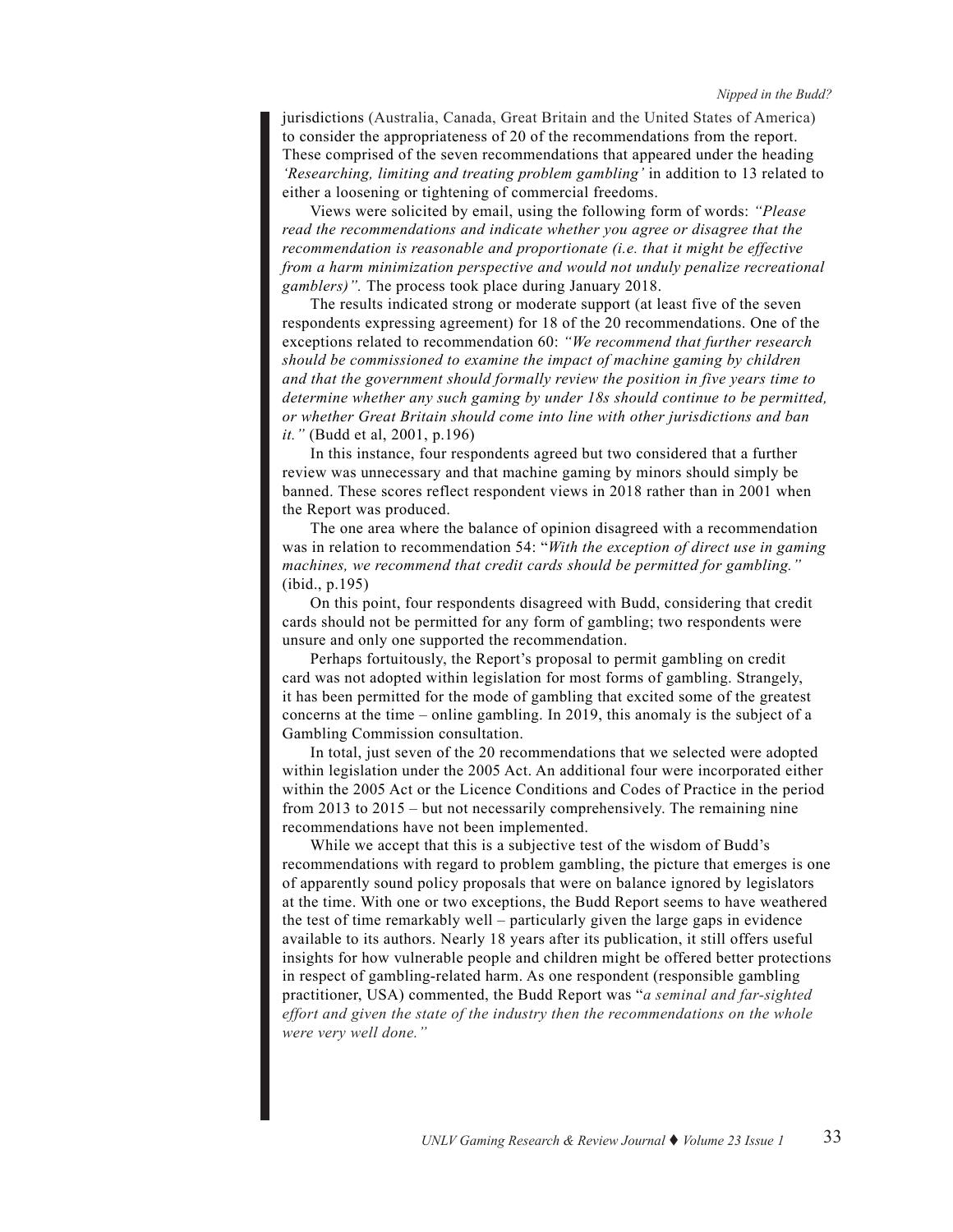|                                                                                                                                                                                                                                                                                                                                                                                                       | ехрет те из он зетестей тесоттепийном дтот те виши керон |                 |                        |  |
|-------------------------------------------------------------------------------------------------------------------------------------------------------------------------------------------------------------------------------------------------------------------------------------------------------------------------------------------------------------------------------------------------------|----------------------------------------------------------|-----------------|------------------------|--|
| Recommendation                                                                                                                                                                                                                                                                                                                                                                                        | Agree                                                    | <b>Disagree</b> | Unsure/not<br>answered |  |
| 48 – We recommend that the 24-hour<br>rule (where new customers were required<br>to register with a casino or bingo club<br>a minimum of 24 hours prior to play)<br>should be abolished.                                                                                                                                                                                                              | 6                                                        | $\theta$        | 1                      |  |
| $49 -$ We recommend that the statutory<br>membership requirement for casinos and<br>bingo clubs should be abolished, but there<br>should be a statutory requirement on<br>casinos to require positive identification<br>of all those who enter a casino.                                                                                                                                              | 5                                                        | 1               | $\mathbf{1}$           |  |
| $50 -$ With two limited exceptions<br>(National Lottery games and low stake<br>machines), we recommend that there<br>should be a minimum age of 18 for all<br>gambling.                                                                                                                                                                                                                               | 5                                                        | 1               | 1                      |  |
| 54 – With the exception of direct use<br>in gaming machines, we recommend<br>that credit cards should be permitted for                                                                                                                                                                                                                                                                                | $\overline{2}$                                           | $\overline{4}$  | $\mathbf{1}$           |  |
| gambling.<br>55 – We recommend that the location<br>of ATMs should be required to be such<br>that players have to take a break from<br>gambling to obtain more funds.                                                                                                                                                                                                                                 | 6                                                        | $\mathbf{0}$    | $\mathbf{1}$           |  |
| $60 -$ We recommend that further research<br>should be commissioned to examine the<br>impact of machine gaming by children<br>and that the government should formally<br>review the position in five years time<br>to determine whether any such gaming<br>by under 18s should continue to be<br>permitted, or whether Great Britain<br>should come into line with other<br>jurisdictions and ban it. | 4                                                        | $2*$            | 1                      |  |
| 143 – We recommend that all punters who<br>register to play on-line should be properly<br>identified before they are permitted<br>to play. The Gambling Commission<br>should issue guidelines to ensure that<br>identification standards are comparable<br>with those of off-line casinos.                                                                                                            | 7                                                        | $\theta$        | $\theta$               |  |
| $145 -$ We recommend that any prizes won<br>by minors (online) should be forfeited.                                                                                                                                                                                                                                                                                                                   | 6                                                        | $\theta$        | 1                      |  |

Table 3 *Expert views on selected recommendations from the Budd Report*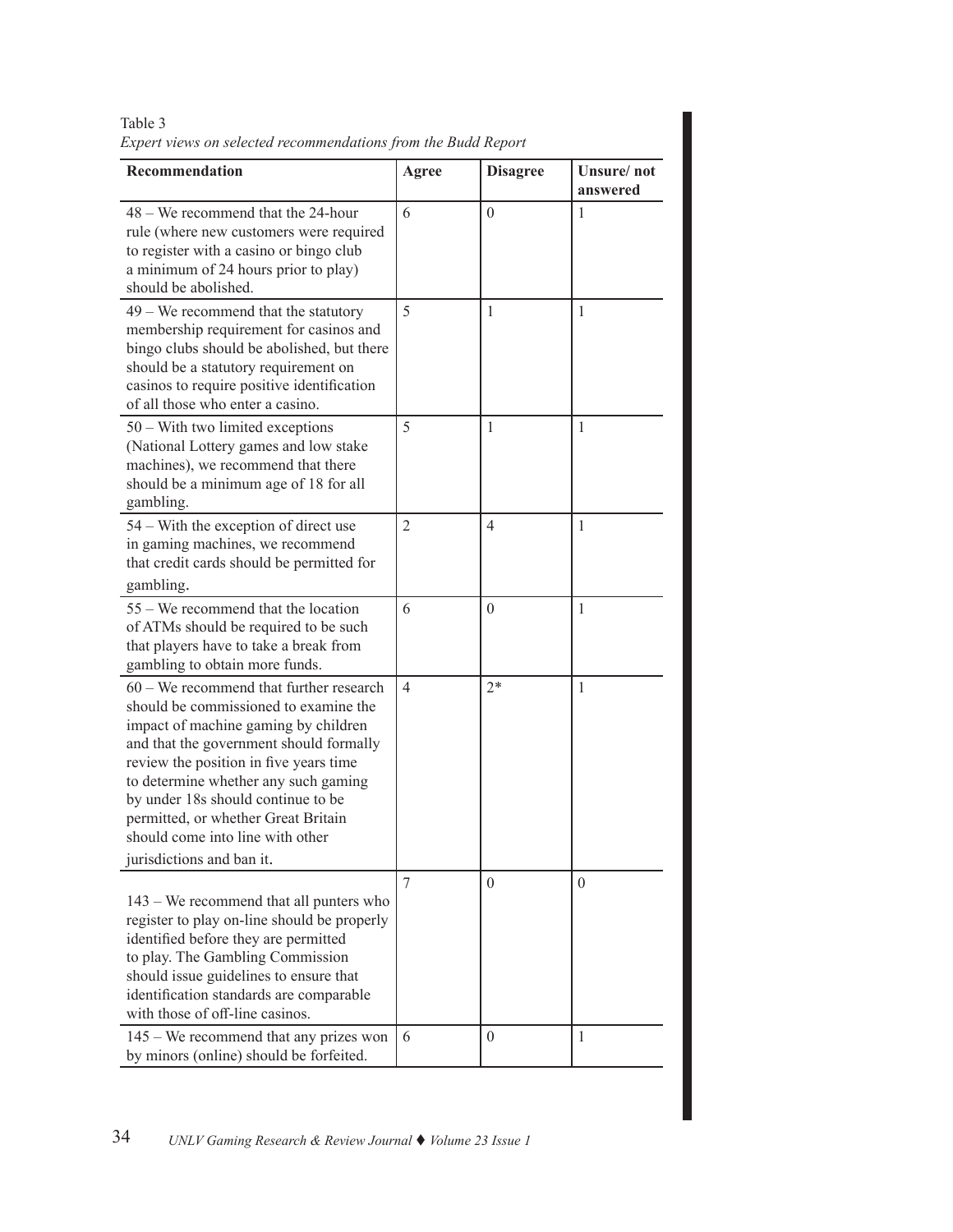| 146 – We recommend that on-line<br>operators set up clocks and counting<br>systems that are displayed on-screen a<br>regular intervals.                                                                                                                                                                                                                                                                  | 7 | $\theta$ | $\mathbf{0}$   |
|----------------------------------------------------------------------------------------------------------------------------------------------------------------------------------------------------------------------------------------------------------------------------------------------------------------------------------------------------------------------------------------------------------|---|----------|----------------|
| $147 -$ We recommend that on-line<br>operators should be required to set<br>up facilities that enable players to set<br>maximum stakes and limits, and to self<br>ban.                                                                                                                                                                                                                                   | 7 | $\theta$ | $\theta$       |
| $148 -$ We recommend that on-line<br>gambling sites provide information about<br>problem gambling treatment and services,<br>and links direct to those services.                                                                                                                                                                                                                                         | 7 | $\theta$ | $\theta$       |
| $149 -$ We recommend that the Gambling<br>Commission establishes a portal on<br>its website, listing licensed on-line<br>gambling providers. In addition, regulated<br>sites should display the Gambling<br>Commission's kitemark. It should be an<br>offence for an operator to claim falsely<br>that a site is licensed by the Gambling<br>Commission, or to make unauthorised use<br>of the kitemark. | 7 | $\theta$ | $\theta$       |
| 150 – We recommend that only on-<br>line gambling sites that are licensed by<br>the Gambling Commission should be<br>permitted to advertise in Great Britain.                                                                                                                                                                                                                                            | 5 | $\theta$ | $\overline{2}$ |
| 153 – We recommend that research<br>is carried out to monitor the effect<br>on problem gambling of changes in<br>regulation                                                                                                                                                                                                                                                                              | 7 | $\theta$ | $\theta$       |
| 154 – We recommend that the Gambling<br>Commission should have a duty to<br>respond to findings concerning changes<br>in problem gambling. In the light of those<br>findings, it should make appropriate<br>adjustments to the regulations it governs,<br>and should advise the Government on<br>other changes that are necessary but are<br>outside its control.                                        | 6 | 1        | $\theta$       |
| $155 -$ We recommend that research is<br>carried out to understand the nature of<br>normal, responsible, gambling behaviour;<br>and research is carried out to understand<br>the development of, and risk factors for<br>problem gambling                                                                                                                                                                | 7 | $\theta$ | $\theta$       |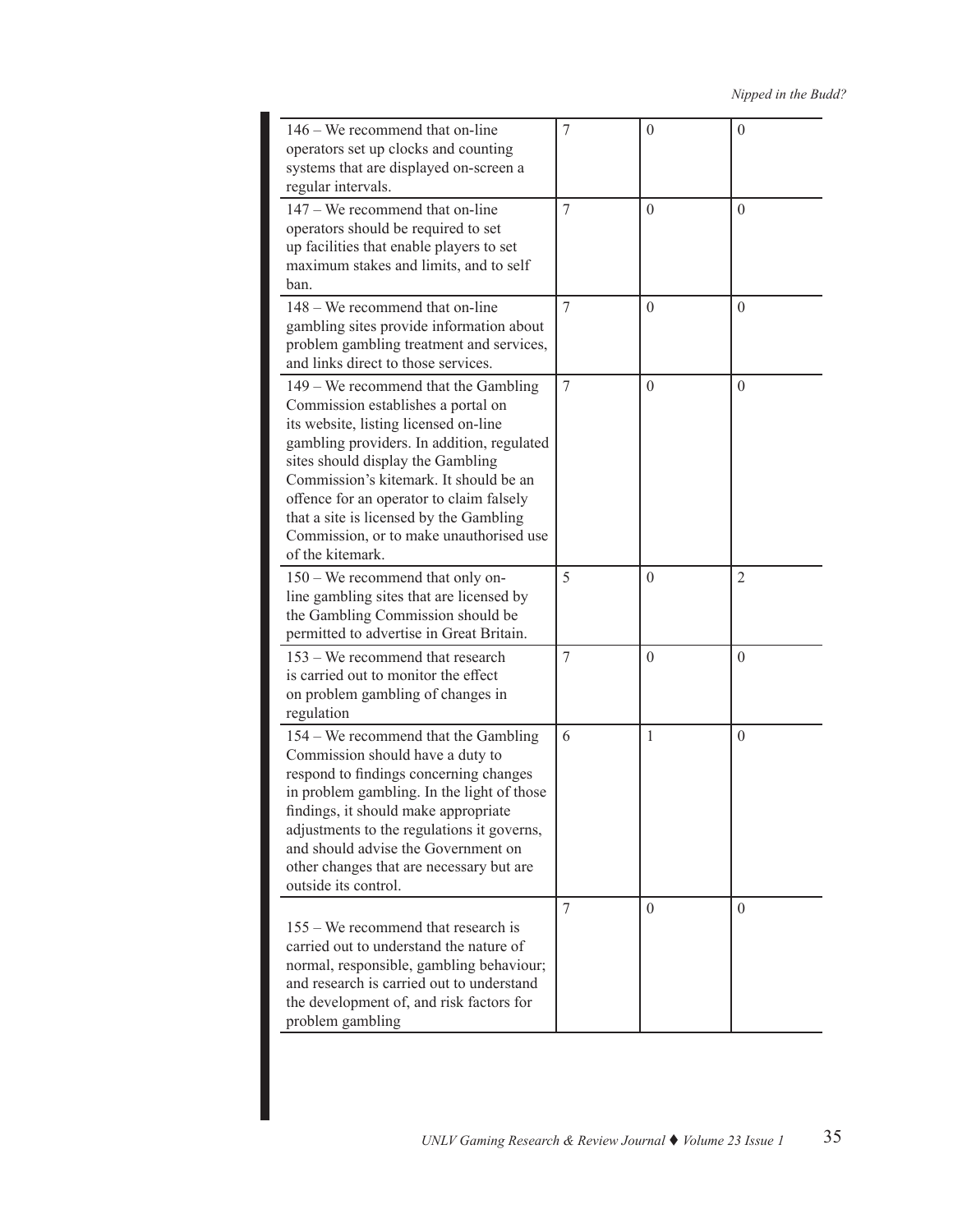| $156 -$ We recommend that research is<br>undertaken to evaluate which forms<br>of treatment for problem gambling are<br>most effective. Such research should<br>include the development of treatment<br>programmes and should build on existing<br>knowledge.                                                                  | 6 | 1        | $\theta$ |
|--------------------------------------------------------------------------------------------------------------------------------------------------------------------------------------------------------------------------------------------------------------------------------------------------------------------------------|---|----------|----------|
| 157 - We recommend that the Gambling<br>Commission should issue formal codes of<br>social responsibility to which operators<br>should adhere as a condition of the<br>licence.                                                                                                                                                 | 7 | $\theta$ | $\theta$ |
| 158 – We recommend that increased<br>funding should be made available by<br>the NHS for the treatment of problem<br>gambling; that problem gambling should<br>be recognised as a health problem by the<br>Department of Health; and that Health<br>Authorities should develop strategies for<br>dealing with problem gambling. | 6 | $\theta$ | 1        |
| $159 -$ We recommend that the industry<br>should set up a voluntarily funded<br>Gambling Trust. We recommend that the<br>government should reserve powers to<br>impose a statutory levy, possibly linked<br>to gross profit, if such a Trust is not<br>established or subsequently ceases to<br>operate.                       | 5 | 1        | 1        |

\* Two respondents simply responded that machine gaming by minors should be banned without the need for further research

#### **Conclusion**

The Report of the Review Body in 2001 presents a considered view of the issues of problem gambling and gambling-related harm. In line with their overall approach, the authors identified areas for regulatory tightening and also suggested measures that might be used to offset potential harm arising from the expansion of gambling.

While changes to consumer behaviour and advances in technology in the intervening years have caused profound changes to the nature of gambling in Great Britain, the Budd Report's recommendations for minimising harm remain relevant today. It is difficult to find fault with any of the recommendations for specific 'responsible gambling' measures – and it should perhaps be a cause for sober reflection that so many of the report's recommendations were implemented after long delays and then only in part. More than 18 years after its publication, the Budd Report still offers valuable insights for harm minimisation.

Perhaps the most important aspect of the report was its implicit acknowledgement that its proposals (often made with very limited access to data and insight) might be wrong. As a consequence, the authors proposed that a series of checks and reviews be incorporated within revised legislation to ensure that the rules remained aligned with policy objectives.

These checks included a review of machine gambling by children after five years (due in 2006); mandatory evaluation of the effects of major regulatory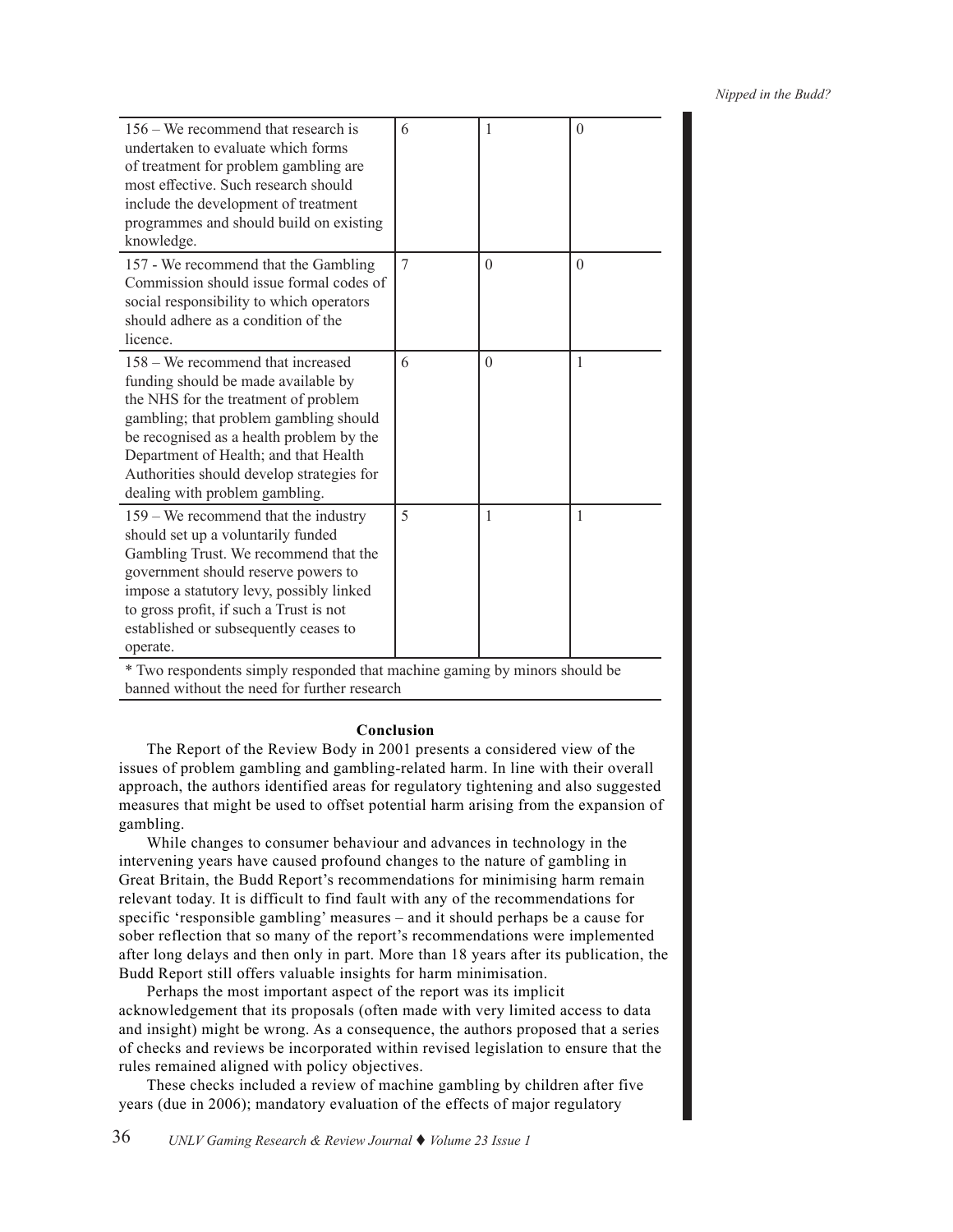changes (which has only recently started to come into practice albeit in a rather haphazard way); an ongoing assessment of the effects of greater advertising freedoms; a full review of the effects of legislative and regulatory change and their relevance to policy objectives in 2011 (the period of reference for the Review Body was 2001 to 2011); and of course the requirement that all gambling operators (including online companies) should be licensed in Great Britain.

In 2019 as a variety of organisations consider how Britain's gambling laws may be recalibrated (or overhauled) in the interests of harm prevention, it may be wise to reflect on the insights and proposals carefully and patiently assembled within the Budd Report.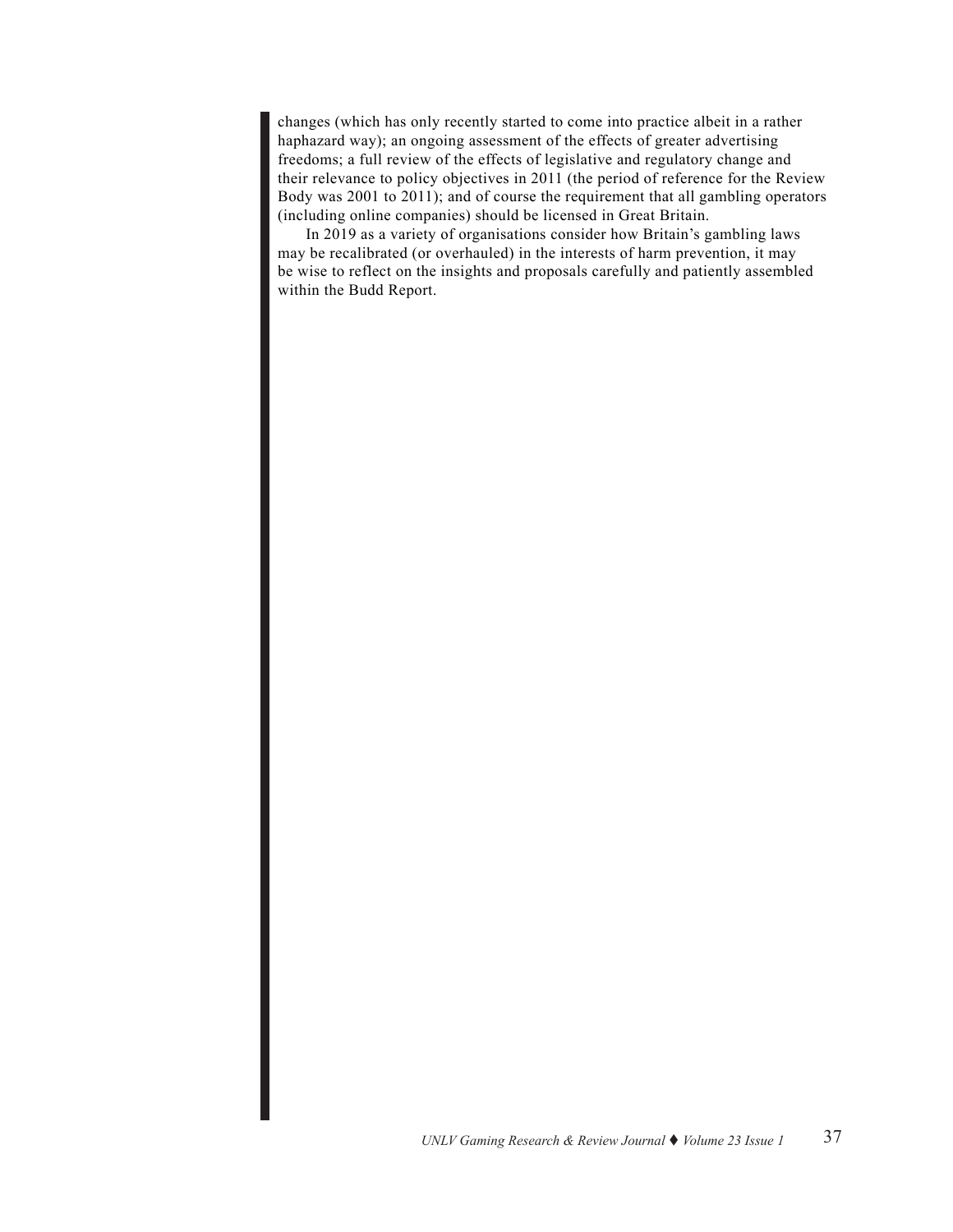#### **References**

- Bestman, A., Thomas, S., Randle, M., & Thomas, S. (2015). Children's implicit recall of junk food, alcohol and gambling sponsorship in Australian sport. *BMC Public Health, 15*, 1022- 1030. doi: 10.1186/s12889-015-2348-3
- Budd, A., Bishop, D., Bose, M., Dean, P., Gray, J., Hoddinott, J., Marks, P., Nathan, S., Weekes, A., & Wolff, J. (2001). *Gambling Review Report*. London: Department for Culture, Media and Sport.
- Cassidy, R., & Ovenden, N. (2017). *Frequency, duration and medium of advertisements for gambling and other risky products in commercial and public service broadcasts of English Premier League football*. Goldsmiths, University of London.
- Carran, M. (2016). *The Effectiveness of Self-Regulatory Gambling Advertising Rules on the Protection of Minors and Vulnerable Persons* (UK based study).
- Conolly, A., Davies, B., Fuller, E., Heinze, N., & Wardle, H. (2018). *Gambling Behaviour in Great Britain in 2016: Evidence from England, Scotland and Wales*. Birmingham, UK: Gambling Commission.
- Conolly, A. (2017). *Gambling behaviour in Great Britain in 2015. Evidence from England, Scotland and Wales*. Birmingham: Gambling Commission.
- Department for Digital, Culture, Media & Sport. (2018). *Government response to the consultation on proposals for changes to Gaming Machines and Social Responsibility Measures*. London: Department for Digital, Culture, Media and Sport.
- Foges, C. (2019, February 9). *Shield our children from this betting poison. The Times*. Retrieved from [https://www.thetimes.co.uk/article/shield-our]( https://www.thetimes.co.uk/article/shield-our-children-from-this-betting-poison-xhd9qnl7l)[children-from-this-betting-poison-xhd9qnl7l]( https://www.thetimes.co.uk/article/shield-our-children-from-this-betting-poison-xhd9qnl7l)
- Gambling Act 2005. (2005). London: HM Government.
- Gambling Commission. (2014). *Code of practice for gaming machines in clubs and premises with an alcohol licence*. Birmingham: Gambling Commission.
- Gambling Commission. (2018). *Discussion on a new national strategy to reduce gambling harms, and Consultation on proposed amendments to LCCP requirements on gambling businesses to contribute to research, prevention and treatment.* Birmingham: Gambling Commission.
- Gambling Commission. (2019a). *National Strategy to Reduce Gambling Harms*. Birmingham: Gambling Commission.
- Gambling Commission. (2019b). *Licence conditions and codes of practice*. Birmingham: Gambling Commission.
- Gambling Commission. (2019c). *Call for evidence: gambling on credit cards*. Birmingham: Gambling Commission.
- *Hansard: The official report of all parliamentary debates*. Retrieved from [https://]( https://hansard.parliament.uk/
) [hansard.parliament.uk/]( https://hansard.parliament.uk/
)
- Hornle, J., & Carran, M. (2018). A sieve that does hold a little water gambling advertising and protection of the vulnerable in the UK. *Legal Studies, 38*  (4), 529-548. doi: 10.1017/lst.2018.5
- House of Lords. (2019). *New special inquiry committees 2019-20*. London: House of Lords.
- Martin, D., (2018, October 9). Gambling adverts are 'out of control' and should be banned before the 9pm watershed, says Ladbrokes boss'. *Daily Mail*. Retrieved from [https://www.dailymail.co.uk/news/article-6258047/](https://www.dailymail.co.uk/news/article-6258047/Gambling-adverts-control-says-Ladbrokes-boss.html) [Gambling-adverts-control-says-Ladbrokes-boss.html](https://www.dailymail.co.uk/news/article-6258047/Gambling-adverts-control-says-Ladbrokes-boss.html)
- Menmuir, T. (2018, February 7). Richard Flint: Tough conversations needed in order to create a 'sustainable industry'. *SBC News*. Retrieved from: [https://www.sbcnews.co.uk/europe/uk/2018/02/07/richard-flint-tough](https://www.sbcnews.co.uk/europe/uk/2018/02/07/richard-flint-tough-conversations-needed-order-create-sustainable-industry/
)[conversations-needed-order-create-sustainable-industry/](https://www.sbcnews.co.uk/europe/uk/2018/02/07/richard-flint-tough-conversations-needed-order-create-sustainable-industry/
)